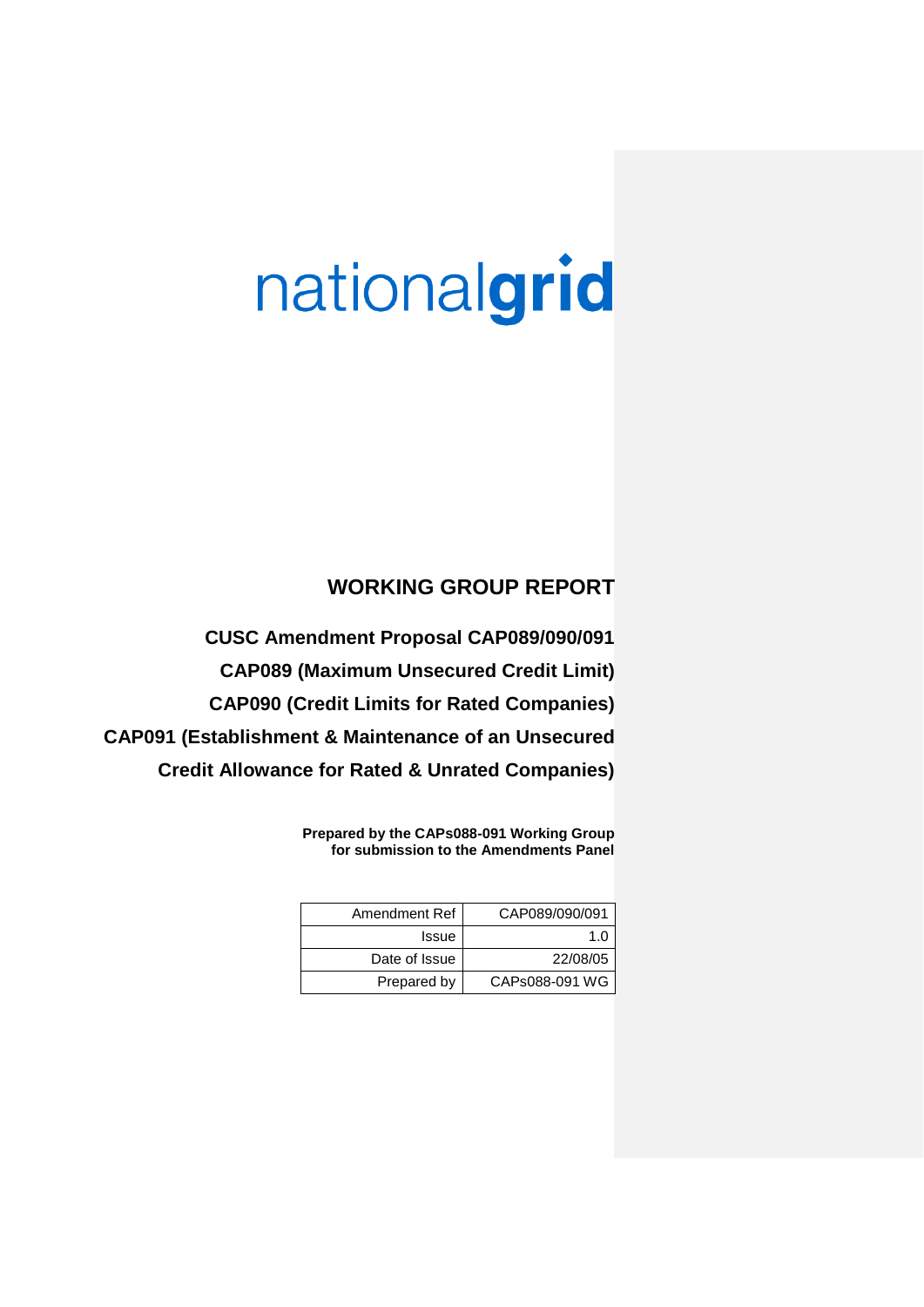# **I DOCUMENT CONTROL**

# **a National Grid Document Control**

| <b>Version</b> | Date    | Author         | <b>Change Reference</b>               |
|----------------|---------|----------------|---------------------------------------|
| 0.1            | 15/6/05 | <b>B</b> Graff | Initial Draft for Comment             |
| 0.2            | 11/8/05 | A Truswell     | <b>Revised Draft Including CAP091</b> |
| 1.0            | 22/8/05 | A Truswell     | Report submitted to CUSC Panel        |

# **b Distribution**

| <b>Name</b>                                | Organisation |
|--------------------------------------------|--------------|
| The Gas and Electricity Markets Authority  | Ofgem        |
| CUSC Parties                               | Various      |
| <b>Panel Members</b>                       | Various      |
| National Grid Industry Information Website |              |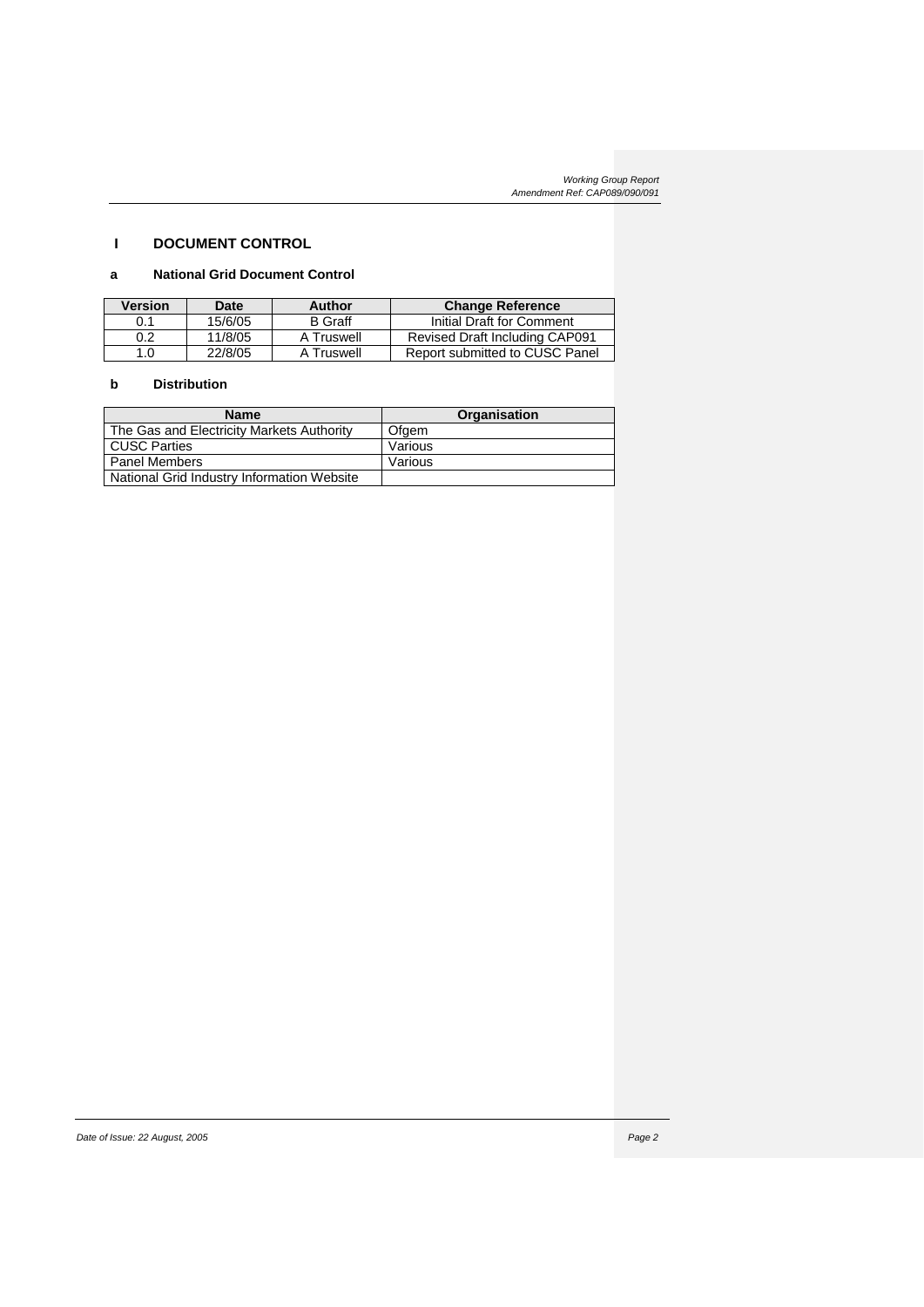# **II CONTENTS TABLE**

| т |                                                              |  |
|---|--------------------------------------------------------------|--|
| a |                                                              |  |
| b |                                                              |  |
| Ш |                                                              |  |
|   |                                                              |  |
|   |                                                              |  |
|   |                                                              |  |
|   |                                                              |  |
|   |                                                              |  |
|   |                                                              |  |
|   |                                                              |  |
|   | 6.0 ASSESSMENT AGAINST APPLICABLE CUSC OBJECTIVES 11         |  |
|   |                                                              |  |
|   |                                                              |  |
|   |                                                              |  |
|   | ANNEX 1 - WORKING GROUP TERMS OF REFERENCE AND MEMBERSHIP.13 |  |
|   |                                                              |  |
|   |                                                              |  |
|   |                                                              |  |
|   |                                                              |  |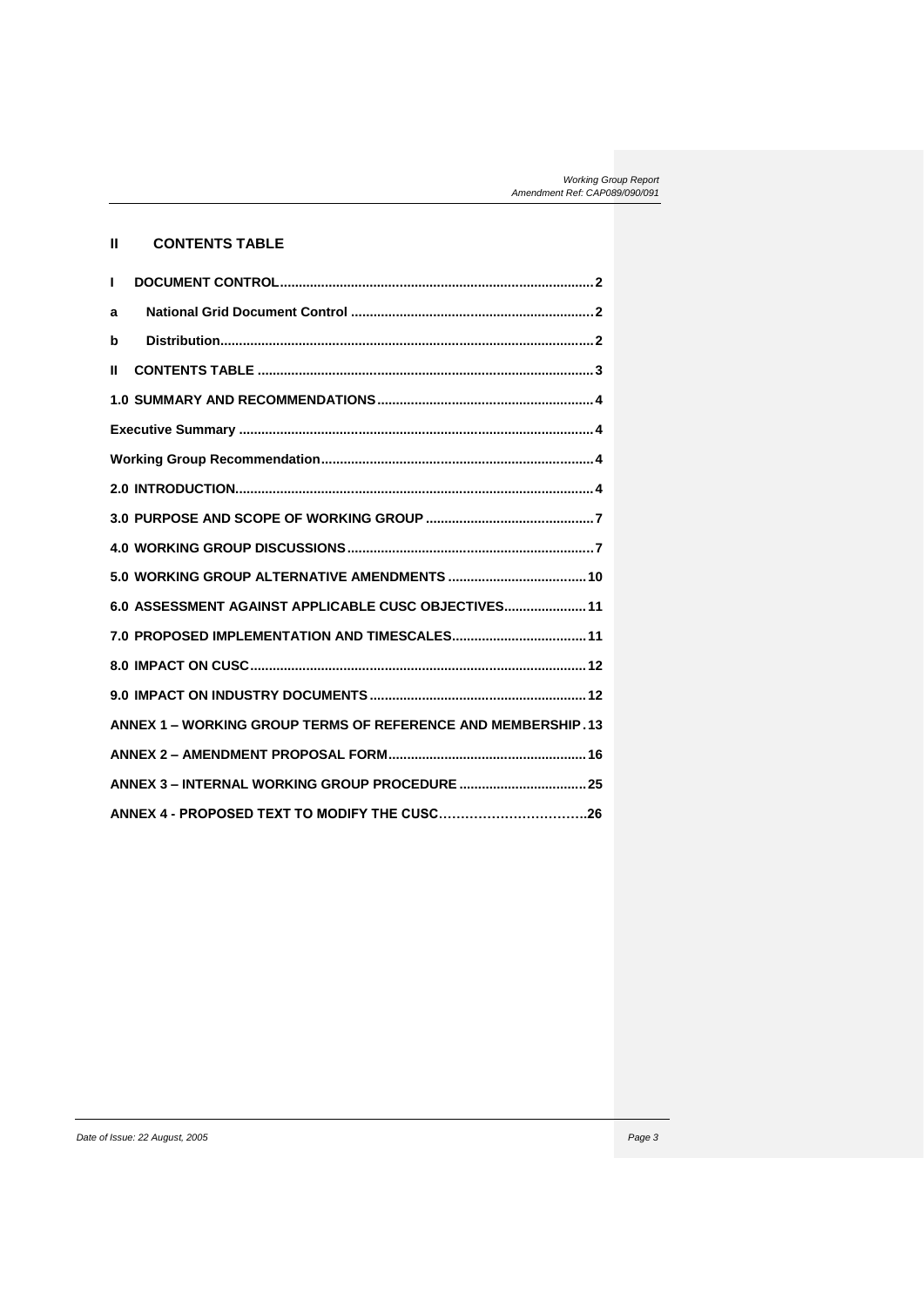### **1.0 SUMMARY AND RECOMMENDATIONS**

### **Executive Summary**

- 1.1 Ofgem published a conclusions document on best practice guidelines for gas and electricity network operator credit cover in February 2005. In order to address and codify certain elements of these guidelines, CAP089 and CAP090 were raised by National Grid, and CAP091 was raised by BizzEnergy. The CUSC Amendments Panel considered CAP089, CAP090 and CAP091 on 20<sup>th</sup> May and agreed that a Working Group should consider the proposals, along with CAP088 which had also been raised following the publication of Ofgem's guidelines. The Working Group were required to report back to the August 2005 Panel meeting but its terms of reference required that if the it reached agreement before this date on any of the Amendment Proposals then it should submit any reports earlier than this.
- 1.2 The Working Group reached a view that it would be more appropriate for the original CAP089 and CAP090 proposals to be amalgamated, and permission for this was sought, and granted, at the June Amendments Panel.
- 1.3 Following further development of the CAP091 proposal, the Working Group reached a view that it would be more appropriate for it also to be merged with CAP089/090, and permission for this was sought, and granted, at the July Amendments Panel.

### **Working Group Recommendation**

1.4 The Working Group recommends that the CAP089/090/091 CUSC Amendment Proposal is now ready to proceed to wider industry Consultation.

# **2.0 INTRODUCTION**

- 2.1 Ofgem's best practice guidelines recommended that Network Operators should set a maximum unsecured credit limit based on 2% of their Regulatory Asset Value (RAV). Currently there is no unsecured credit limit within the CUSC if a User has an NGC approved credit rating (A- or A3 respectively as set by Standard and Poor's or Moody's for connection charges, BBB- or Baa3 respectively as set by Standard and Poor's or Moody's for Use of System charges). CAP089 proposed that the CUSC should set a maximum credit limit based on 2% of National Grid Electricity Transmission plc's Regulatory Asset Value.
- 2.2 The CAP090 proposal was that individual counterparty credit limits and those that use Parent Company Guarantees or aggregates of both, should be set using credit ratings applied under the 'Basel 2' rules for determining bank capital adequacy. The implication is that there would be maximum credit allowances of 100 percent of the maximum unsecured credit limit for parties with a credit rating of AAA/AA and 40 percent for A. National Grid also proposed, consistent with Ofgem's guidelines, that the above allowance be further sub-divided for entities with ratings of BBB+, BBB and BBB-. Ofgem's guidelines continued to a BB- rating, and CAP090 was developed reflecting this. The proposal therefore produces the following credit allowances for rated entities: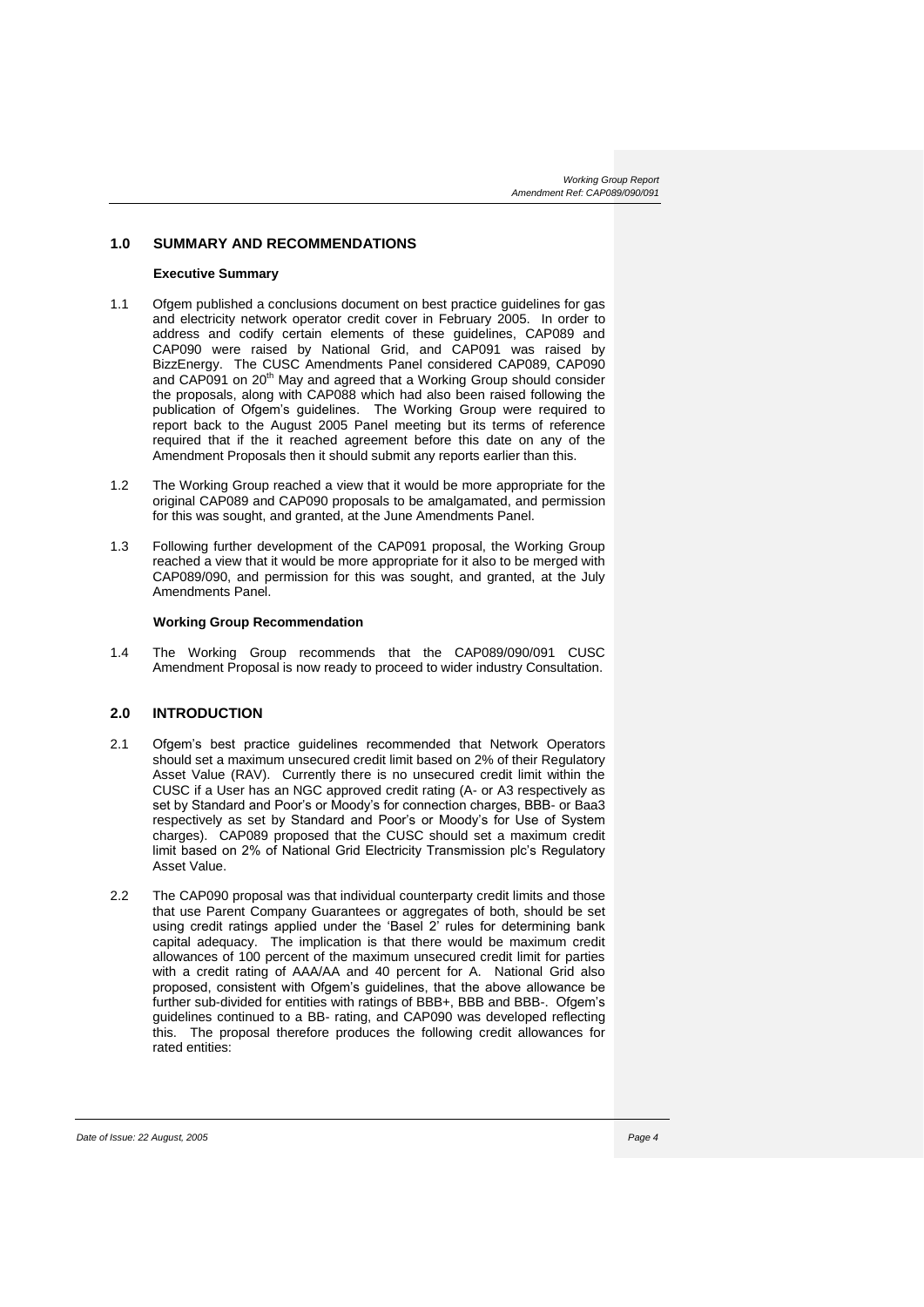### Maximum credit limit =  $2\%$  RAV (~£102m for NGC)

| Credit rating<br>(Standard and Poor's) | Credit allowance as % of<br>maximum credit limit<br>(Based on Basel II model) | Approximate<br>allowance |
|----------------------------------------|-------------------------------------------------------------------------------|--------------------------|
| AAA/AA                                 | 100                                                                           | £102.0m                  |
|                                        | 40                                                                            | £40.8m                   |
| BBB+                                   | 20                                                                            | £20.4m                   |
| <b>BBB</b>                             | 19                                                                            | £19.3m                   |
| BBB-                                   | 18                                                                            | £18.4m                   |
| BB+                                    | 17                                                                            | £17.3m                   |
| BB                                     | 16                                                                            | £16.3m                   |
| BB-                                    | 15                                                                            | £15.3m                   |

- 2.3 For the avoidance of doubt, the scope of the amendment proposals CAP089 and CAP090 is limited to credit arrangements relevant to Balancing Services Use of System (BSUoS) Charges and Transmission Network Use of System (TNUoS) Demand Charges. There are no changes to the credit requirements relating to Bilateral Agreements and Construction Agreements. amendments seek to address and codify Ofgem's recommendations within its Network Operator Best Practice guidelines.
- 2.4 Following initial analysis by the Working Group, its view was that whilst CAP089 worked well as a stand alone proposal, CAP090 did not, because it was dependent on the maximum credit limit of 2% of RAV being established by CAP089. The Working Group therefore unanimously agreed that the two proposals should be amalgamated into a single Amendment proposal. Permission for this was sought by the Working Group Chairman at the June Amendments Panel, and was granted.
- 2.5 CAP091 was proposed by BizzEnergy to implement two further recommendations of Ofgem's best practice guidelines: the establishment of a certain amount of unsecured credit cover for unrated companies, or rated companies without an Approved Credit Rating, based on either their payment record or an independent assessment of their creditworthiness. It also sought to amend the Value at Risk in relation to TNUoS Demand charges.
- 2.6 CAP091 proposed to establish a default amount of unsecured credit cover for unrated companies, or rated companies without an Approved Credit Rating. In accordance with Ofgem's best practice guidelines, each such party would be accorded an increasing allowance based on their payment record, climbing at 0.4% per year (escalating on an evenly graduated basis each month within year) of the maximum unsecured credit limit to a maximum of 2% after five years of perfect payment history.
- 2.7 Under CAP091, an unrated company, or a rated company without an Approved Credit Rating, would also have the option to have an unsecured credit allowance set by submitting an independent assessment of its creditworthiness. In line with Ofgem's best practice guidelines, the independent assessment would be given by one of a panel of three assessment agencies selected by National Grid, and an annual assessment would be paid for by National Grid if requested by the User. The assessment would take the form of a score of 0 to 10, which would produce the following unsecured credit allowances: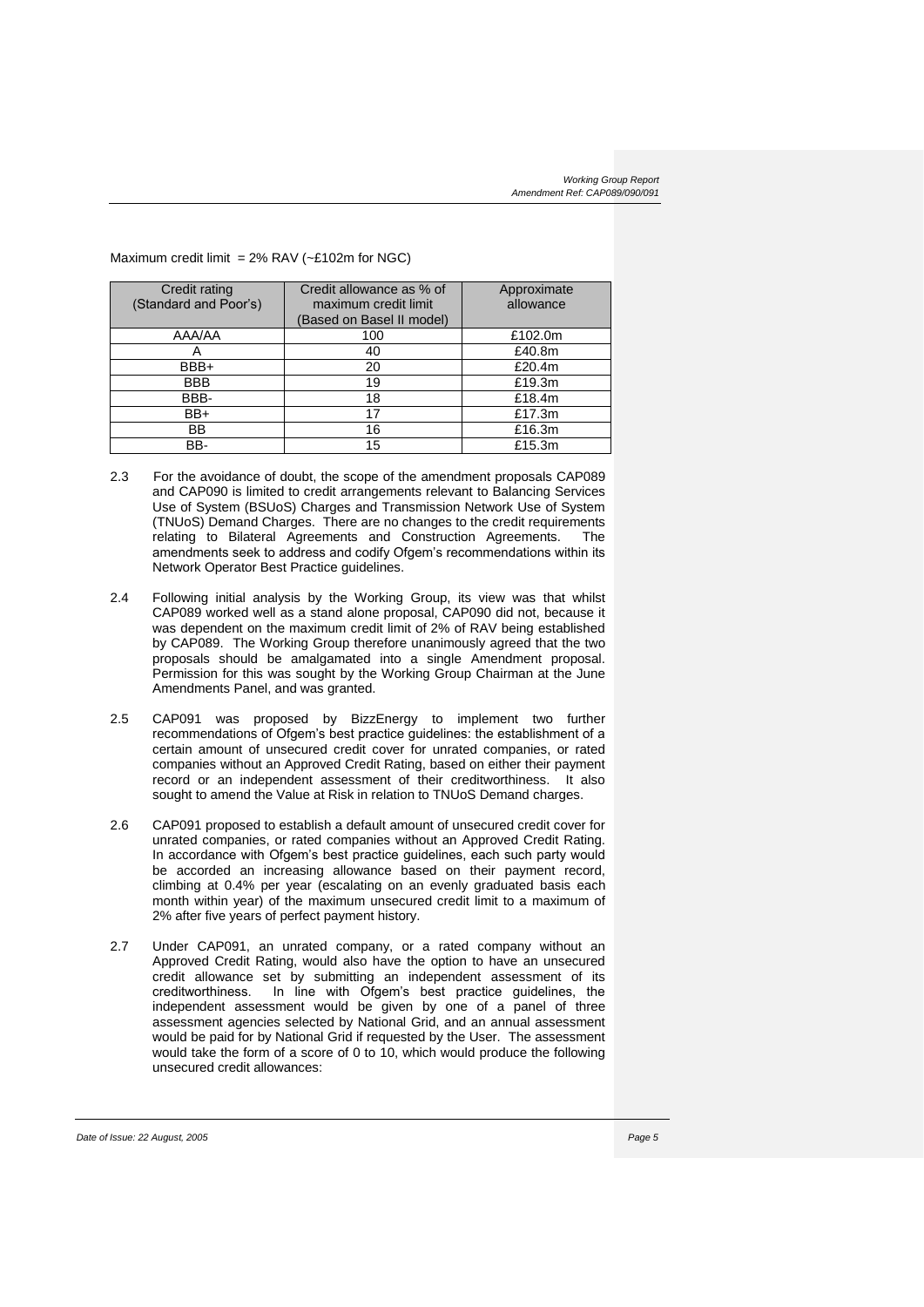## Maximum credit limit =  $2\%$  RAV (~£102m for NGC)

| Credit assessment score | Credit allowance as % of<br>maximum credit limit | Approximate<br>Allowance |
|-------------------------|--------------------------------------------------|--------------------------|
| 10                      | 20                                               | £20.4m                   |
| 9                       | 19                                               | £19.4m                   |
| 8                       | 18                                               | £18.4m                   |
|                         | 17                                               | £17.3m                   |
| 6                       | 16                                               | £16.3m                   |
| 5                       | 15                                               | £15.3m                   |
|                         | $13 - 1/3$                                       | £13.6m                   |
| 3                       | 10                                               | £10.2m                   |
| 2                       | $6 - 2/3$                                        | £6.8m                    |
|                         | $3 - 1/3$                                        | £3.4m                    |
|                         |                                                  | £0.0m                    |

- 2.8 CAP091 also proposed to amend the Value at Risk (VAR) in relation to TNUoS Demand charges. Currently the CUSC defines the Value at Risk for Use of System Charges as:
	- For Generators, 29 days of BSUoS Charges; or
	- For Suppliers, 32 days of BSUoS Charges; and
	- For TNUoS Demand Reconciliation Charges, 10% of the User's annual TNUoS Charge.

CAP091 proposed to replace the 10% relating to TNUoS Demand Reconciliation Charges with an amount of within year TNUoS Security based on each User's forecasting performance in the previous year.

- 2.9 Following analysis by the Working Group, the Working Group's view was that CAP091 could not proceed as a stand alone proposal, because it was dependent on the maximum credit limit of 2% of RAV being established by CAP089/090. The Working Group therefore unanimously agreed that the two proposals should be amalgamated into a single Amendment proposal. Permission for this was sought by the Working Group Chairman at the July Amendments Panel, and was granted. The merged CAP089/090/091 original proposal consists of 5 proposed elements:
	- A maximum unsecured credit limit of 2% of RAV
	- Credit allowances for companies with an Approved Credit Rating (ACR) of BB- or above, ranging from 15% to 100% of the maximum unsecured credit limit
	- A default credit allowance for unrated companies, or rated companies without an Approved Credit Rating, based on their payment record
	- An option for unrated companies, or rated companies without an Approved Credit Rating, to gain a credit allowance based on an Independent Credit Assessment
	- The replacement of the 10% VAR for TNUoS Demand Reconciliation Charges with an amount of within year TNUoS Security based on each User's forecasting performance in the previous year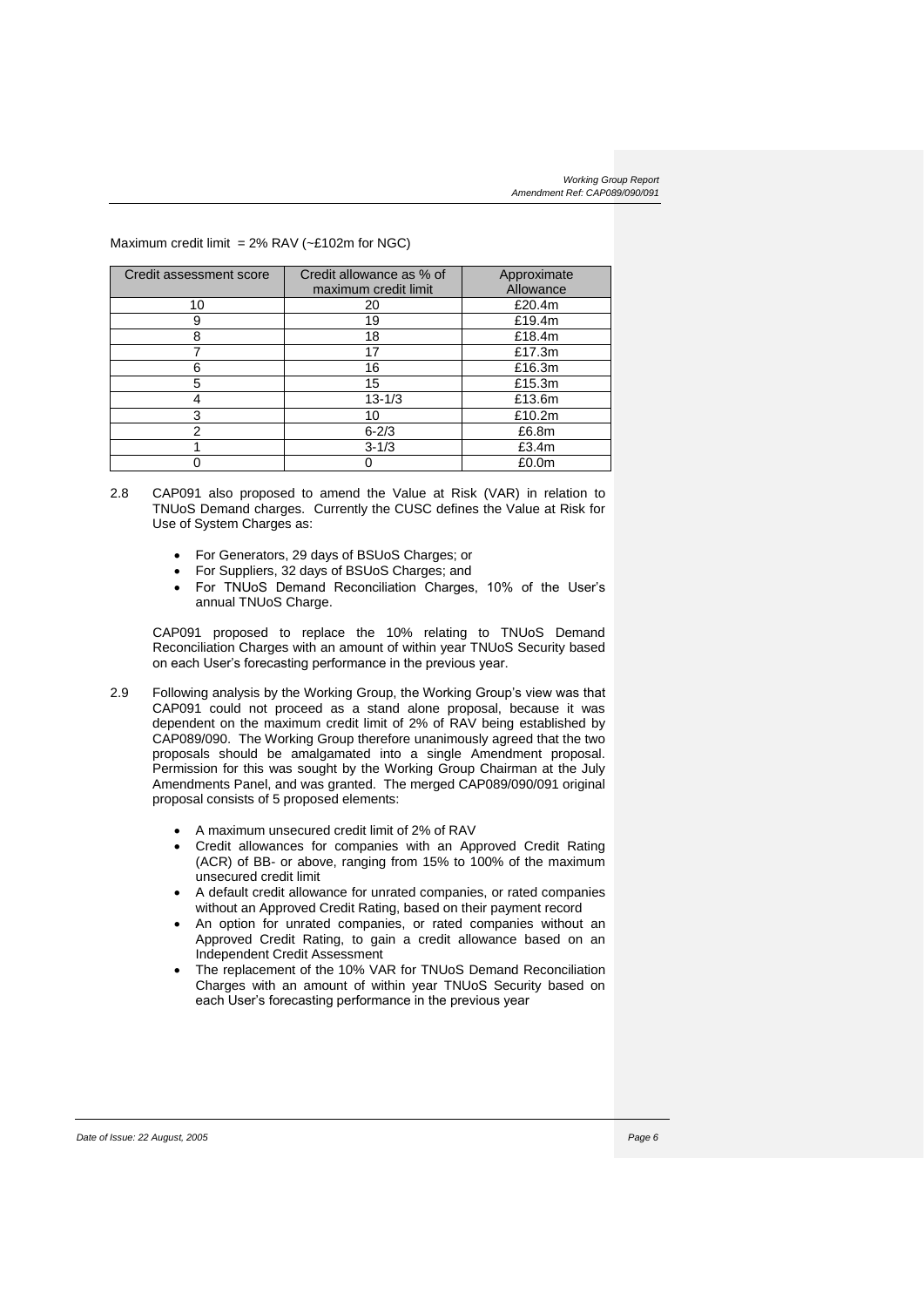## **3.0 PURPOSE AND SCOPE OF WORKING GROUP**

- 3.1 The Working Group is responsible for assisting the CUSC Amendments Panel in the evaluation of CUSC Amendment Proposal CAP089/090/091. CAP089 and CAP090 were tabled by National Grid at the Amendments Panel on 20<sup>th</sup> May 2005, and CAP091 was tabled by BizzEnergy at the Amendments Panel on the same date.
- 3.2 The proposals must be evaluated to consider whether they better facilitate achievement of the applicable CUSC objectives. These can be summarised as follows:
	- (a) the efficient discharge by the Licensee of the obligations imposed on it by the Act and the Transmission Licence; and
	- (b) facilitating effective competition in the generation and supply of electricity, and (so far as consistent therewith) facilitating such competition in the sale, distribution and purchase of electricity.

## **4.0 WORKING GROUP DISCUSSIONS**

 $\overline{\phantom{a}}$ 

- 3.34.1 The Working Group considered each of the five elements of CAP089/090/091 set out in 2.9 above.
- 4.2 In relation to the establishment of the maximum unsecured credit limit of 2% of RAV, there were discussions about how National Grid's Regulatory Asset Value would be calculated and how frequently this would be reviewed. It was concluded that the values published in Ofgem's Final Proposals document were the most appropriate values due to their transparency. These are five annual values relating to the RAV in each year over the regulatory period. National Grid believed that as these figures were published at the beginning of the regulatory period, and would be re-published in the event of a major change, they would be the most accurate values to use.
- 4.3 There were discussions surrounding how frequently the User's Allowed Credit Cover (that proportion of the Unsecured Credit Cover extended to a User by National Grid as calculated in accordance with new Paragraph 3.26) should be monitored. National Grid proposed that when a User reached 85% of their cover that National Grid would provide notice of the proximity to the limit. If a User presented aggregate Value At Risk (VAR) in excess of 100% of the unsecured credit limit, National Grid would provide notice on the following business day that additional security was required to bring the unsecured VAR down to 80% of the credit allowance. The User would then be allowed two business days to put the appropriate level of cover in place. If a User's Allowed Credit Cover was altered by a revised TNUoS demand forecast being submitted, Users would be allowed 1 month following National Grid's acceptance of their forecast to put the appropriate level of cover in place.
- 4.4 Conversely, the Working Group discussed the timescales for NGC to agree to reduce a User's security cover. It was agreed that a period of 5 Business Days was appropriate.
- 4.5 In order to accommodate the credit limits as illustrated in 2.2 above, it was necessary to alter the definition of Approved Credit Rating. There was some debate as to where this definition should be changed – currently it is defined as A1 (the short term equivalent to A-) in Section 11 of the CUSC, but with the

**Formatted:** Bullets and Numbering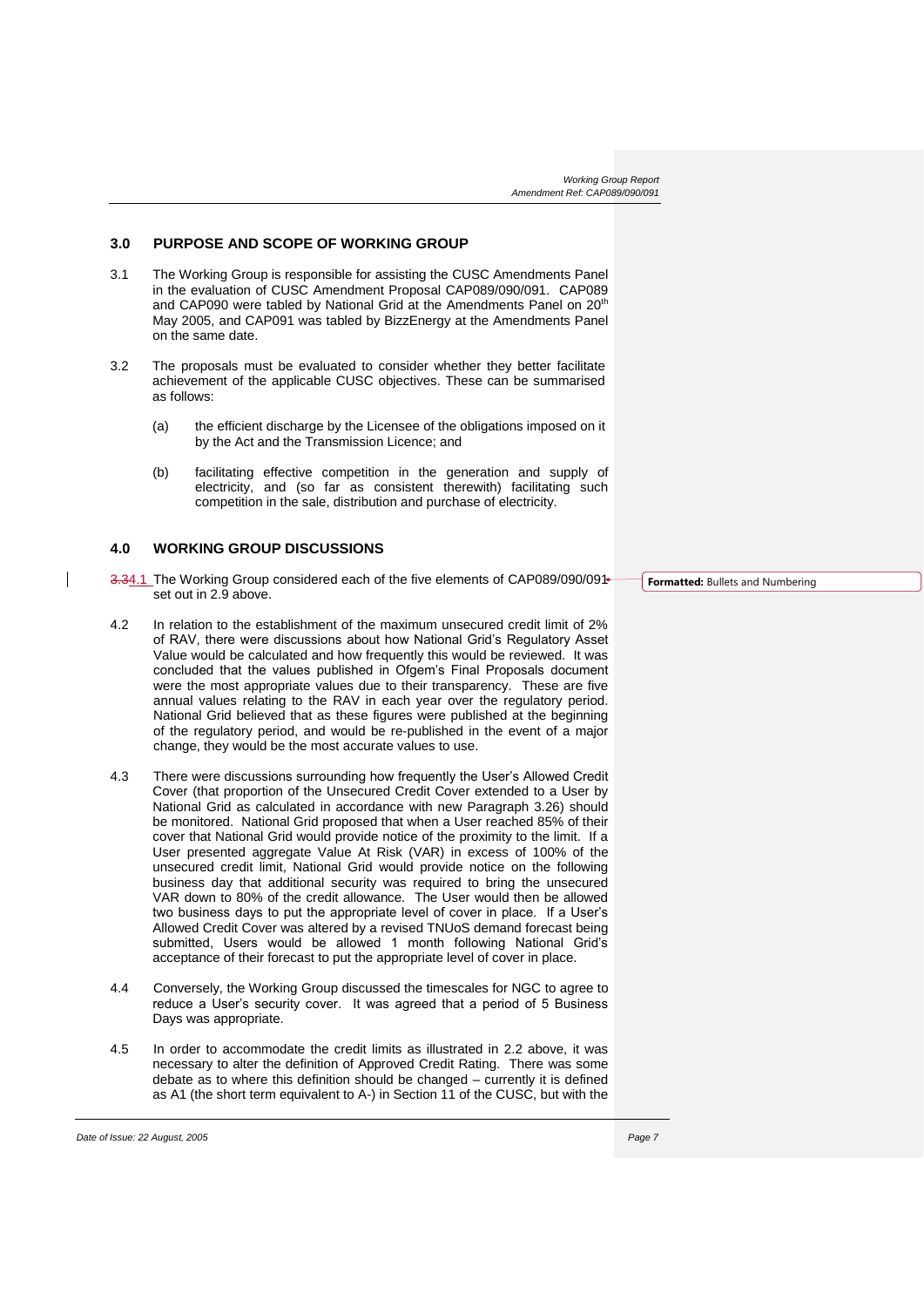proviso that National Grid may approve a lower rating. Such a lower rating (of BBB-) is set out in the introduction to the CUSC. The Working Group decided to amend the definition in Section 11 (such that a rating of BB- was acceptable). The reference in the introduction would therefore become redundant.

- 4.6 The Working Group also discussed Qualifying Guarantees, and decided to amend the wording in the CUSC such that the entity issuing the Qualifying Guarantee must have a Credit Rating of such a level that would cover the required security amount.
- 4.7 In relation to the unsecured credit to be extended to Users based on their payment record, it was felt by a number of the Working Group, including the proposer, that returning the counterparty to zero allowed credit following one failure to pay, perhaps through administrative error, was too draconian. Not only would such a step seem disproportionate, but it could also lead to disputes over the circumstances of such a failure to pay, given the high stakes involved. The Working Group therefore agreed that the User's payment record for the purposes of calculating its allowed credit would be unaffected until a User failed to pay within 2 business days of the due date, in order to give reasonable time for any administrative oversight. In the first instance of a late payment beyond this limit, the User's allowed credit would be reduced by 50%. In the second instance in a 12 month period it would be reduced to zero. In the month following a late payment, the User could again start to earn allowed credit at the rate of one-twelfth of 0.4% of the maximum unsecured credit limit, given on-time payment in that month.
- 4.8 The Working Group discussed the mechanism that should apply for a User's Allowed Credit to be set by an Independent Credit Assessment. In line with Ofgem's best practice guidelines, it was proposed that an annual assessment for any User that requested it be paid for by National Grid. If the User requested a further assessment within the 12 month period, such an assessment would be valid for the recalculation of the User's Allowed Credit, but would be paid for by the User. As assessments would be obtained by the User, National Grid would have the right to request that the User obtain further assessments at any time, but these would be paid for by National Grid.
- 4.9 The Working Group discussed in detail the scoring of Independent Credit Assessments. Ofgem's best practice guidelines suggested that such an assessment could take the form of a score of 0 to 10, with 0 indicating that the company would not be suitable for any allowed unsecured credit and 10 indicating that the company would be eligible for 20% of the maximum unsecured credit limit (a level equivalent to a company with a rating of BBB+). A company scoring 1 would be extended unsecured credit of  $3<sup>1</sup>/3$ % of the maximum unsecured credit limit, or approximately £3.4m. Some of the Working Group, including National Grid, felt that a more granular scoring system would be helpful as the maximum unsecured credit that assessment agencies would recommend extending to some small users could be an order of magnitude less than the £3.4m suggested by a score of 1. In this case, the alternative would be to score such Users zero, which clearly would not reflect the amount of unsecured credit deemed to be appropriate. Nevertheless, the proposer felt that the 0 to 10 scoring system suggested by Ofgem's best practice guidelines was the most appropriate, and the proposal was developed on this basis.
- 4.10 The Working Group discussed the Value at Risk for TNUoS charges. Currently, 10% of Users' annual TNUoS Demand Charges are held as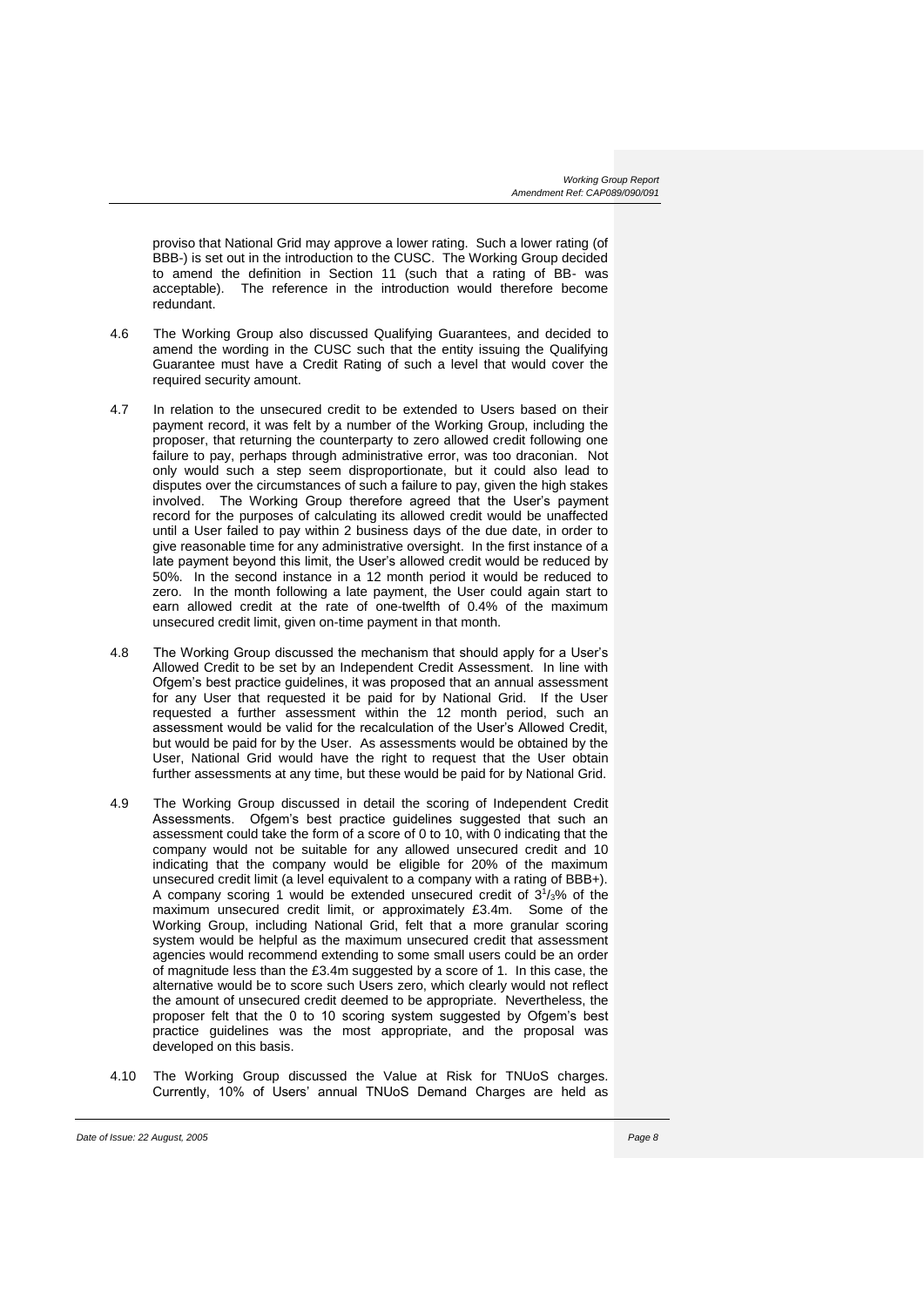security for TNUoS Demand Reconciliation Charges to cover the period between Initial Demand Reconciliation (based largely on settlement data from the SF run) and Final Demand Reconciliation (based on RF data) 14 months later. A number of the Working Group, including the proposer, believed that RF data varied from SF data by less than 1% on average, and therefore queried the derivation of the 10% requirement. They also highlighted the fact that the overall demand across all Suppliers would stay constant, that there would be no systematic bias in the movements of any one User's settlement data, and that Suppliers could take actions to reduce the magnitude of such changes (although they could not influence their direction). In response, National Grid suggested that:

- The variation between SF and RF data has decreased over time
- The requirement should cover most, if not all, variations, not just the average
- The 10% was a round number that represented an acceptable compromise between offering National Grid some security cover without unduly burdening Users

National Grid also suggested that an accurate quantification of the Value at Risk would result in a requirement considerably higher than 10%. It was recognised that such a quantification would include within year risk, and the level of this risk was queried. In response, National Grid highlighted a potential exposure of up to 25% underpayment by Suppliers within year, as it only has the right to impose a demand forecast on Suppliers where the Supplier's forecast is less than 80% of National Grid's. National Grid would also be exposed to Non-Half-Hourly (NHH) metered demand charges for the first 15 days each month before monthly invoices were paid by Users. For Half-Hourly (HH) metered demand charges the situation is considerably more complicated, due to the timing of the Triad, although it is quite possible for User to have incurred a full annual liability with 3 monthly payments still to be made (25% at risk). In addition, there would be the reconciliation risk, which National Grid quantified at 2.5% following analysis of Final Reconciliation data over the last 3 years, excluding outliers.

- 4.11 The proposer believed that the most appropriate mechanism for setting levels of TNUoS Security was one that incentivised Users to forecast accurately. CAP089/090/091 therefore proposes to replace the 10% relating to TNUoS Demand Reconciliation Charges with an amount of within year TNUoS Security based on each User's forecasting performance in the previous year. While some of the Working Group had reservations as to whether previous forecasting performance would be an accurate indicator of future performance, most agreed that the concept had at least some merit.
- 4.12 At the last meeting of the Working Group, the section of Ofgem's best practice guidelines relating to Transitional Issues was raised. This suggested that where new arrangements were to be implemented that required additional collateral from counterparties, the requirement should be evenly increased over the year following implementation such that full compliance would be achieved by the anniversary of implementation. Many of the Working Group believed this phasing should apply to the difference between the requirements currently existing in the CUSC and those proposed by CAP089/090/091, whilst others, including the proposer, believed that the phasing should be based on the security currently provided by Users, even if this was less than was currently required. The Working Group was unable to reach agreement on this issue, but agreed that the amendment worked without any phasing being included. Hence the Working Group agreed that were any members to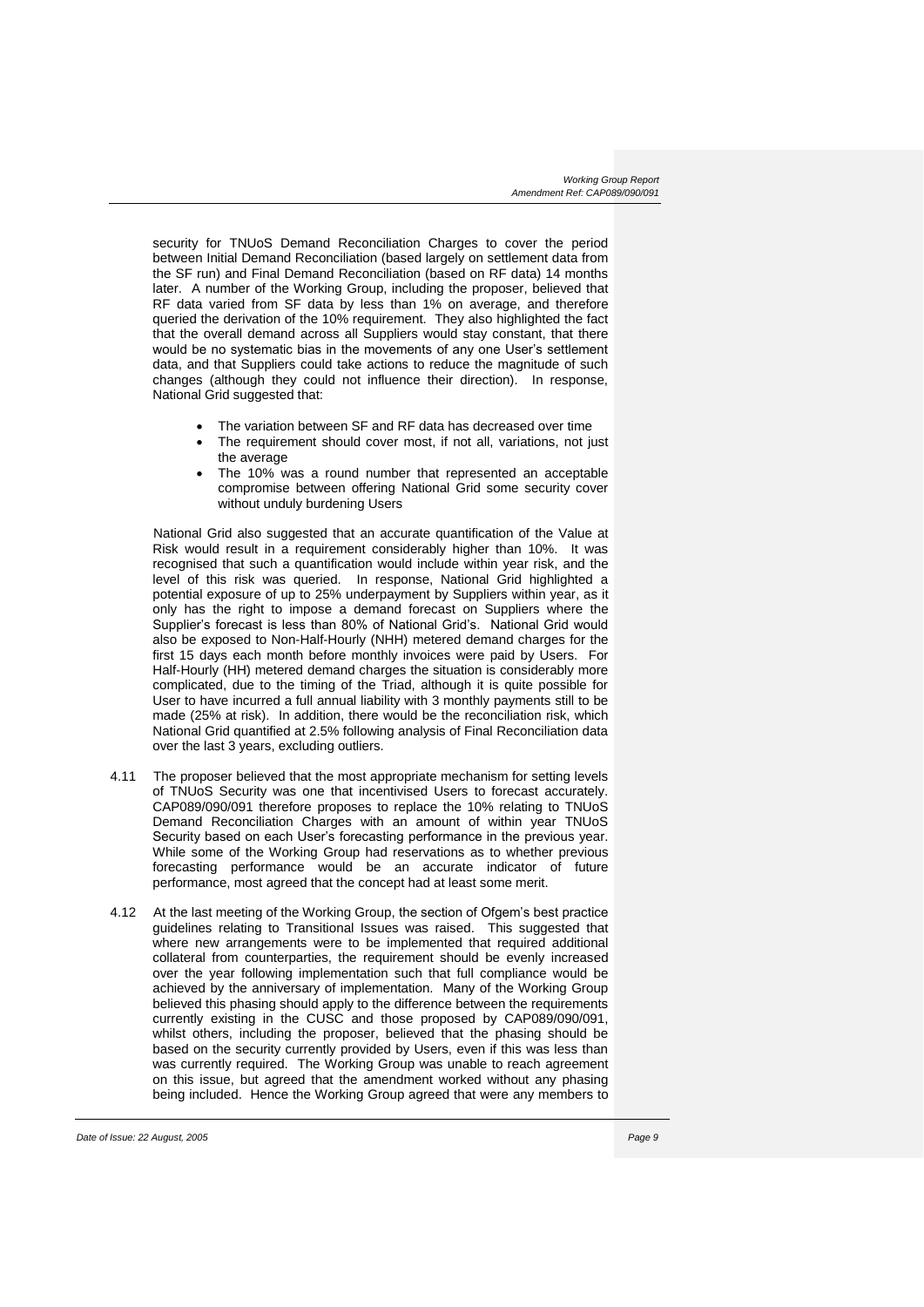subsequently decide that phasing needed to be incorporated within the amendment proposal they would raise Consultation Alternative Amendements to this effect.

4.13 The Working Group reviewed and approved the legal text to give effect to CAP089/090/91, which is attached as Part A of Annex 4 of this document.

# **5.0 WORKING GROUP ALTERNATIVE AMENDMENTS**

5.1 As illustrated in 2.9 above, the merged CAP089/090/091 contains 5 elements, some of which proved contentious in the Working Group discussions. As a result, five Working Group Alternative Amendments were proposed, and these are summarised in the table below:

|                           | Original<br>Proposal        | <b>WGAA1</b> | WGAA2                                 | WGAA3                      | <b>WGAA4</b>                          | WGAA5                                 |
|---------------------------|-----------------------------|--------------|---------------------------------------|----------------------------|---------------------------------------|---------------------------------------|
| <b>2% RAV</b>             | Yes                         | Yes          | Yes                                   | Yes                        | Yes                                   | Yes                                   |
| <b>ACR</b>                | Yes                         | Yes          | Yes                                   | Yes                        | Yes                                   | Yes                                   |
| Payment<br>Record         | Yes                         | No.          | Yes                                   | Yes                        | Yes                                   | No                                    |
| Independent<br>Assessment | $0 - 10$<br><b>NGC Pays</b> | <b>No</b>    | $0 - 100$<br><b>NGC Pays</b>          | $0 - 10$<br>User Pays      | $0 - 100$<br>User Pays                | $0 - 100$<br>User Pays                |
| <b>VAR</b>                | Forecasting<br>Performance  | <b>No</b>    | Forecasting<br>Performance<br>$+2.5%$ | Forecasting<br>Performance | Forecasting<br>Performance<br>$+2.5%$ | Forecasting<br>Performance<br>$+2.5%$ |

- 5.2 **Working Group Alternative Amendment 1** was supported by a number of the Working Group, and aims to just give effect to CAP089 (the establishment of a maximum unsecured credit limit of 2% of RAV) and CAP090 (setting credit limits for companies with an Approved Credit Rating). None of the provisions proposed by CAP091 would be included.
- 5.3 **Working Group Alternative Amendment 2** was proposed in order to facilitate the extension of unsecured credit to smaller Users by increasing the granularity of the scoring of Independent Credit Assessments. These would be scored between 0 and 100, with each step of 1 representing 0.2% of the maximum unsecured credit limit, such that a company scoring 100 would be extended 20% of the maximum unsecured credit limit. This Alternative Amendment also provides for the Value at Risk to be defined as the User's forecasting performance from the previous year plus an amount equal to 2.5% of the User's annual charge. The 2.5% represents security cover for reconciliation charges, consistent with the percentage suggested by National Grid, which would be entirely deleted by the original proposal.
- 5.4 **Working Group Alternative Amendment 3** was proposed to address perceptions of a cross-subsidy between the industry and Users benefiting from Independent Credit Assessments. To counteract this, Users would pay for the first such assessment, and re-assessments on an annual basis. Where National Grid requested a re-assessment less than 12 months from the last assessment, National Grid would pay. Where National Grid requested a re-assessment more than 12 months from the last assessment, and the User refused to pay for this, the User's unsecured credit allowance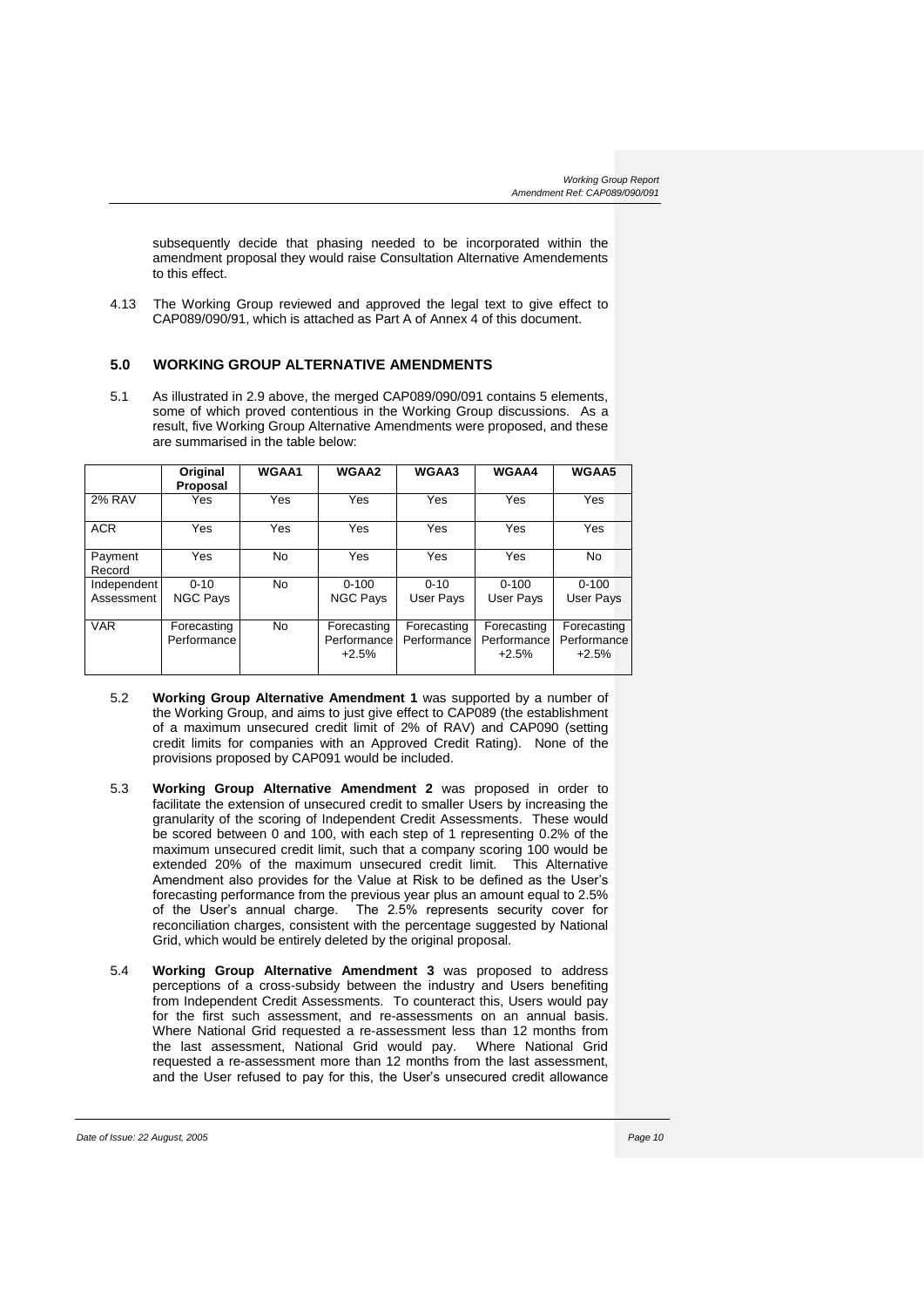would default back to that set by the User's payment record. In all other respects WGAA3 is identical to the original proposal.

- 5.5 **Working Group Alternative Amendment 4** is identical to WGAA2 except that Independent Credit Assessments would be paid for in the manner described above.
- 5.6 **Working Group Alternative Amendment 5** is identical to WGAA4 except that provisions relating to the unsecured credit allowance determined by payment record would be removed. The proposer of this Alternative Amendment did not believe a User's historical payment record to be a good indicator of the likelihood of future payments being made. In this Alternative Amendment, the default unsecured credit allowance for Users without an Approved Credit Rating would be zero.
- 5.7 The legal text to give effect to each of these alternatives is attached as Parts B-F of Annex 4 of this document. Having fully developed the original proposal and the five Working Group Alternative Amendments, the Working Group recommended that the Working Group Report be drafted and submitted to the August meeting of the Amendments Panel.

# **6.0 ASSESSMENT AGAINST APPLICABLE CUSC OBJECTIVES**

- 6.1 The proposer, and some members of the Working Group, consider that the original CAP089/090/091 proposal would enable National Grid to more easily and efficiently discharge its obligations under the Act and the Transmission Licence, and fulfill its obligations to facilitate competition in the generation and supply of electricity. It would more accurately reflect the risk profile of a User, which in turn would result in more reflective costs, and would allow Users to influence their unsecured credit allowance by their own actions, both of which would better facilitate competition.
- 6.2 There was also support to varying degrees from members of the Working Group for a number of the 5 Working Group Alternative Amendments.
- 6.3 National Grid, and some other members of the Working Group, believe that the original proposal misrepresents the Value at Risk, and therefore does not more accurately reflect the risk profile or costs. National Grid believes that Working Group Alternative Amendment 2 more accurately reflects the Value at Risk, and also provides a more flexible mechanism for the extension of unsecured credit to Users through more granular scoring of Independent Credit Assessments. This extra flexibility would increase the likelihood of small Users receiving some unsecured credit. Alternative Amendment 2 therefore adds flexibility to the original proposal, whilst also still allowing Users to influence their unsecured credit allowance by their own actions. For these reasons, National Grid believes that Alternative Amendment 2 would better allow it to more easily and efficiently discharge its obligations under the Act and the Transmission Licence, and fulfill its obligations to facilitate competition in the generation and supply of electricity.

# **7.0 PROPOSED IMPLEMENTATION AND TIMESCALES**

7.1 It is proposed that should the Authority approve the original CAP089/090/091 proposal, or any of the Working Group Alternative Amendments, implementation should be 10 business days after the Authority decision.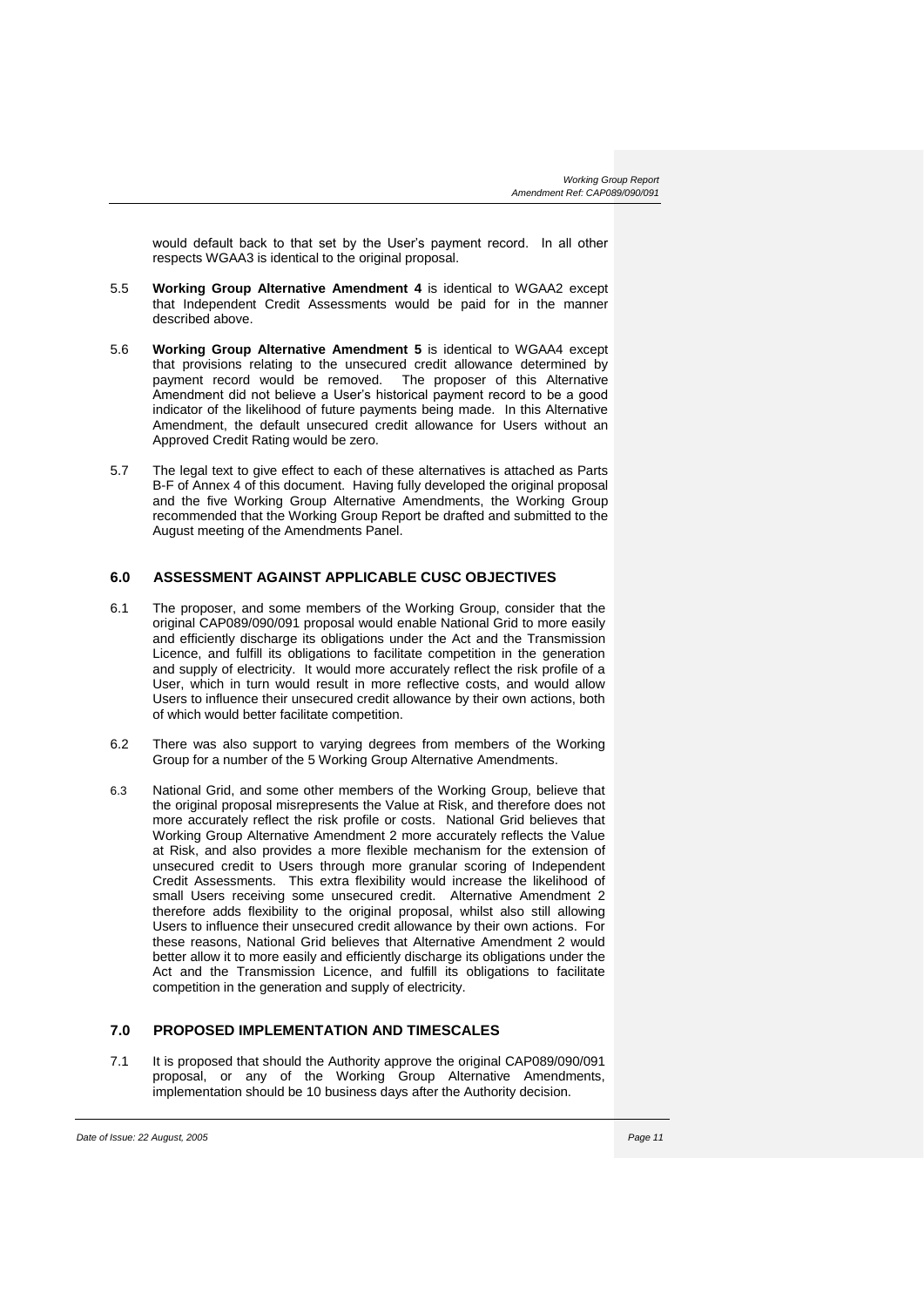# **8.0 IMPACT ON CUSC**

8.1 The original CAP089/090/091 proposal or any of the Working Group Alternative Amendments will require a number of changes to Section 3 of the CUSC Part II Credit Requirements as detailed in the legal text in Annex 4.

# **9.0 IMPACT ON INDUSTRY DOCUMENTS**

**Impact on Core Industry Documents**

9.1 None.

**Impact on other Industry Documents**

9.2 None.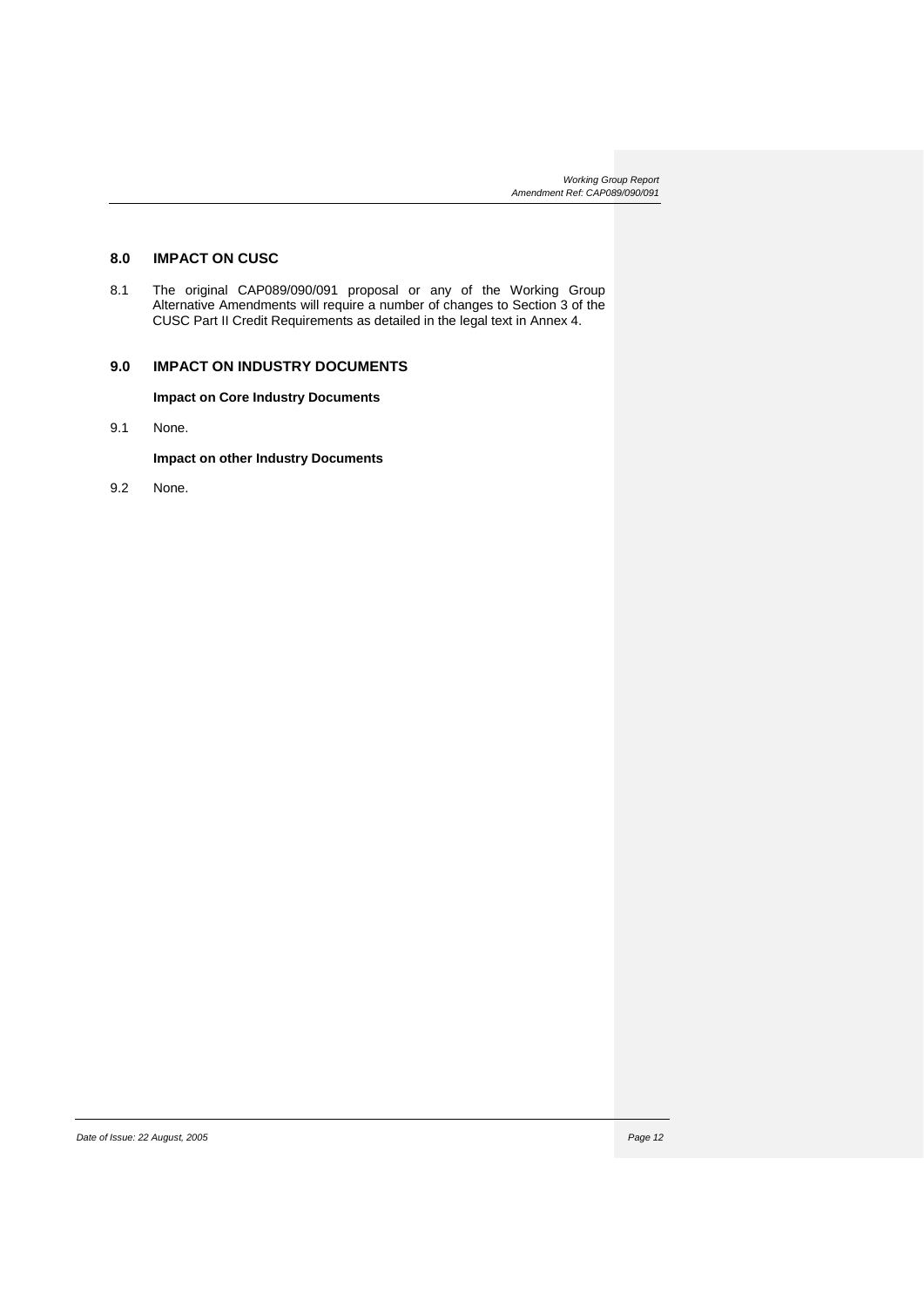### **Annex 1 – Working Group Terms of Reference and Membership**

TERMS OF REFERENCE FOR CAPs 088-091 WORKING GROUP

# **RESPONSIBILITIES**

- 1. The Working Group is responsible for assisting the CUSC Amendments Panel in the evaluation of CUSC Amendment Proposals CAPs 088-090 inclusive tabled by National Grid Company and CAP091 tabled by BizzEnergy at the Amendments Panel meeting on 20<sup>th</sup> May 2005.
- 2. The proposal must be evaluated to consider whether it better facilitates achievement of the applicable CUSC objectives. These can be summarised as follows:
	- (a) the efficient discharge by the Licensee of the obligations imposed on it by the Act and the Transmission Licence; and
	- (b) facilitating effective competition in the generation and supply of electricity, and (so far as consistent therewith) facilitating such competition in the sale, distribution and purchase of electricity.
- 3. It should be noted that additional provisions apply where it is proposed to modify the CUSC amendment provisions, and generally reference should be made to the Transmission Licence for the full definition of the term.

# **SCOPE OF WORK**

- 4. The Working Group must consider the issues raised by the Amendment Proposals and consider if the proposals identified better facilitate achievement of the Applicable CUSC Objectives.
- 5. In addition to the overriding requirement of paragraph 4, the Working Group shall consider and incorporate appropriate legal drafting in the report to implement CAPs 088-091 or any Working Group Alternative Amendment (WGAA) developed by the Group.
- 6. The Working Group is responsible for the formulation and evaluation of any WGAAs arising from Group discussions which would, as compared with the Amendment Proposal, better facilitate achieving the applicable CUSC objectives in relation to the issue or defect identified.
- 7. The Working Group should become conversant with the definition of Working Group Alternative Amendments which appears in Section 11 (Interpretation and Definitions) of the CUSC. The definition entitles the Group and/or an individual Member of the Working Group to put forward a Working Group Alternative Amendment if the Member(s) genuinely believes the Alternative would better facilitate the achievement of the Applicable CUSC Objectives. The extent of the support for the Amendment Proposal or any Working Group Alternative Amendment arising from the Working Group's discussions should be clearly described in the final Working Group Report to the CUSC Amendments Panel.
- 8. The Working Group Chairman should provide progress reports to the CUSC Amendments Panel meetings scheduled for 24<sup>th</sup> June and 29<sup>th</sup> July. If some of the Amendment Proposals can be progressed earlier than the timetable in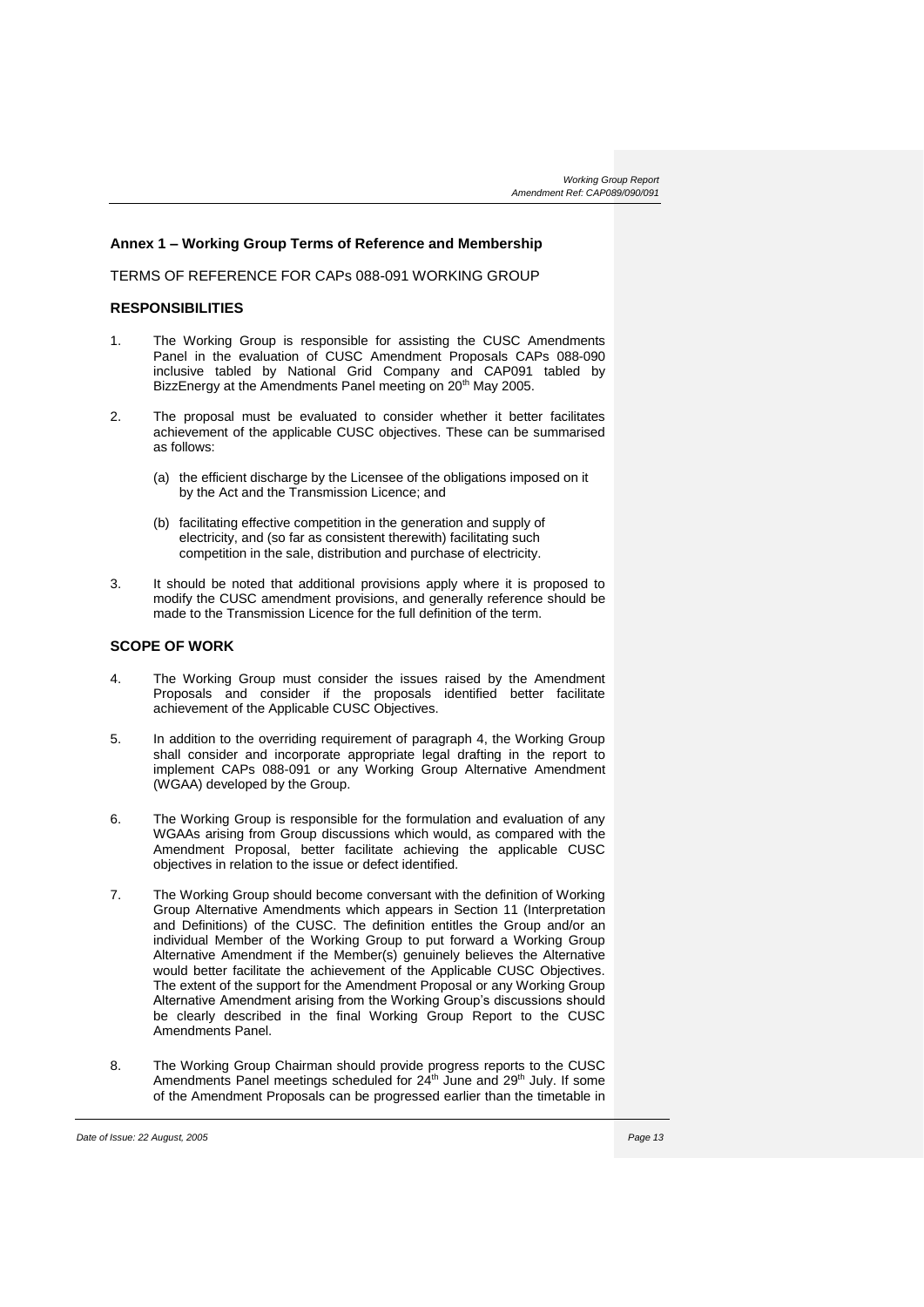this paragraph then the Working Group should report earlier to the Panel on those Amendment Proposals. The Working Group is to submit their final report to the CUSC Panel Secretary on 11<sup>th</sup> August 2005 for circulation to Panel Members. The conclusions will be presented to the CUSC Panel meeting on 18<sup>th</sup> August 2005.

# **MEMBERSHIP**

9. It is recommended that the Working Group has the following members:

| Chair<br><b>National Grid</b><br><b>Industry Representatives</b> | <b>Ben Graff</b><br>Paul Murphy<br>Carl Wilkes (npower)<br>Keith Munday (BizzEnergy)<br>Lee Selway (EdF Energy)<br>John Capener (British Energy)<br>Bob Brown (Indpendent)<br>Neil Smith (e.on)<br>Gavin Ferguson (Centrica) |
|------------------------------------------------------------------|------------------------------------------------------------------------------------------------------------------------------------------------------------------------------------------------------------------------------|
| <b>Authority Representative</b>                                  | Dipen Gadhia                                                                                                                                                                                                                 |
| <b>Technical Secretary</b>                                       | <b>Richard Dunn</b>                                                                                                                                                                                                          |

[NB: Working Group must comprise at least 5 Members (who may be Panel Members) and will be selected by the Panel with regard to WG List held by the Secretary]

10. The membership can be amended from time to time by the CUSC Amendments Panel. Any additional nominations for Membership of the Group after the CUSC Panel meeting scheduled for 20<sup>th</sup> May should be provided to the CUSC Panel Secretary.

# **RELATIONSHIP WITH AMENDMENTS PANEL**

- 11. The Working Group shall seek the views of the Amendments Panel before taking on any significant amount of work. In this event the Working Group Chairman should contact the CUSC Panel Secretary.
- 12. Where the Working Group requires instruction, clarification or guidance from the Amendments Panel, particularly in relation to their Scope of Work, the Working Group Chairman should contact the CUSC Panel Secretary.

# **MEETINGS**

13. The Working Group shall, unless determined otherwise by the Amendments Panel, develop and adopt its own internal working procedures and provide a copy to the Panel Secretary for each of its Amendment Proposals.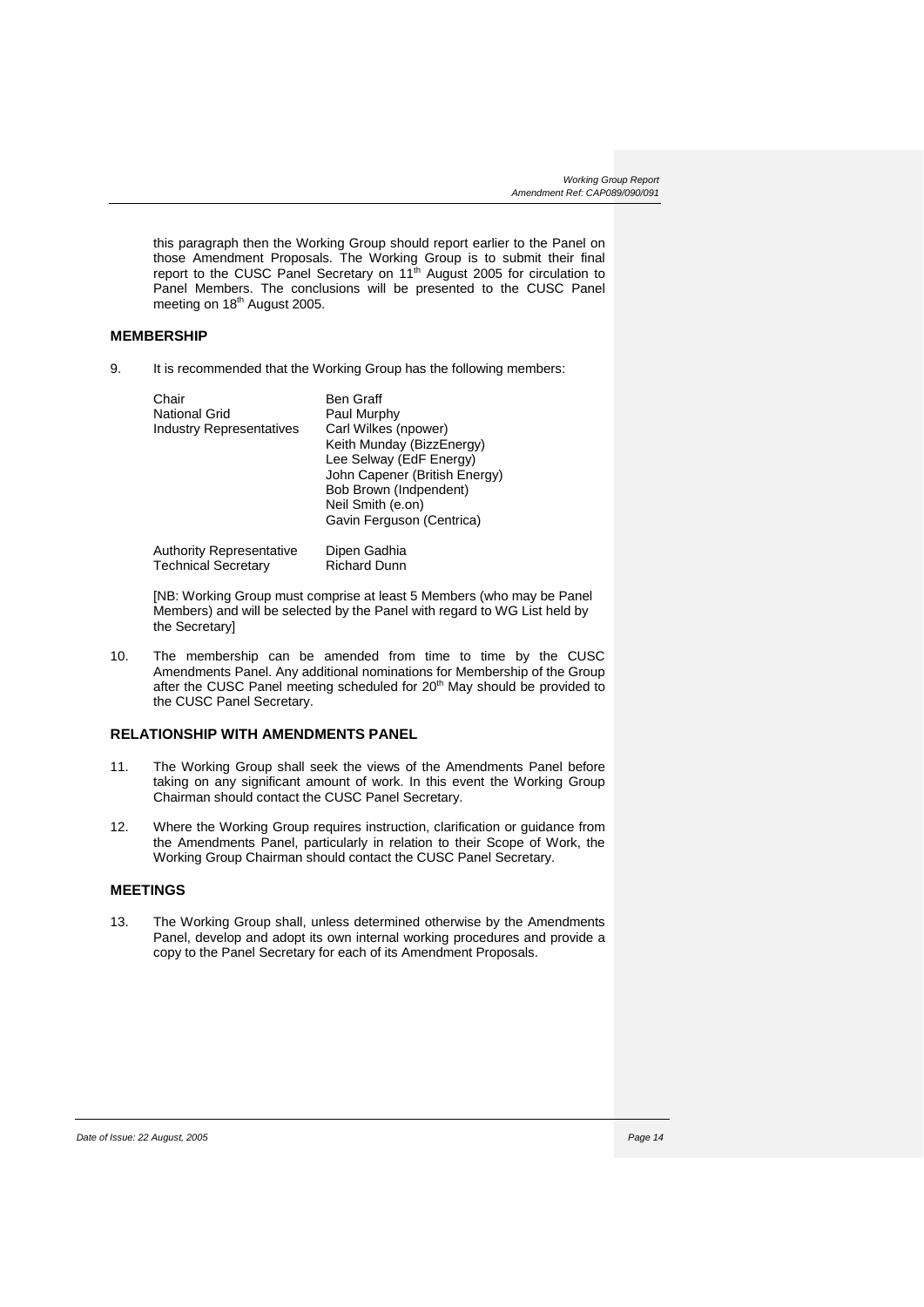# **REPORTING**

- 14. The Working Group Chairman shall prepare a final report to the Amendments Panel scheduled for 19<sup>th</sup> August 2005 responding to the matter set out in the Terms of Reference.
- 15. A draft Working Group Report must be circulated to Working Group members with not less than five business days given for comments.
- 16. Any unresolved comments within the Working Group must be reflected in the final Working Group Report.
- 17. The Chairman (or another member nominated by him) will present the Working Group report to the Amendments Panel as required.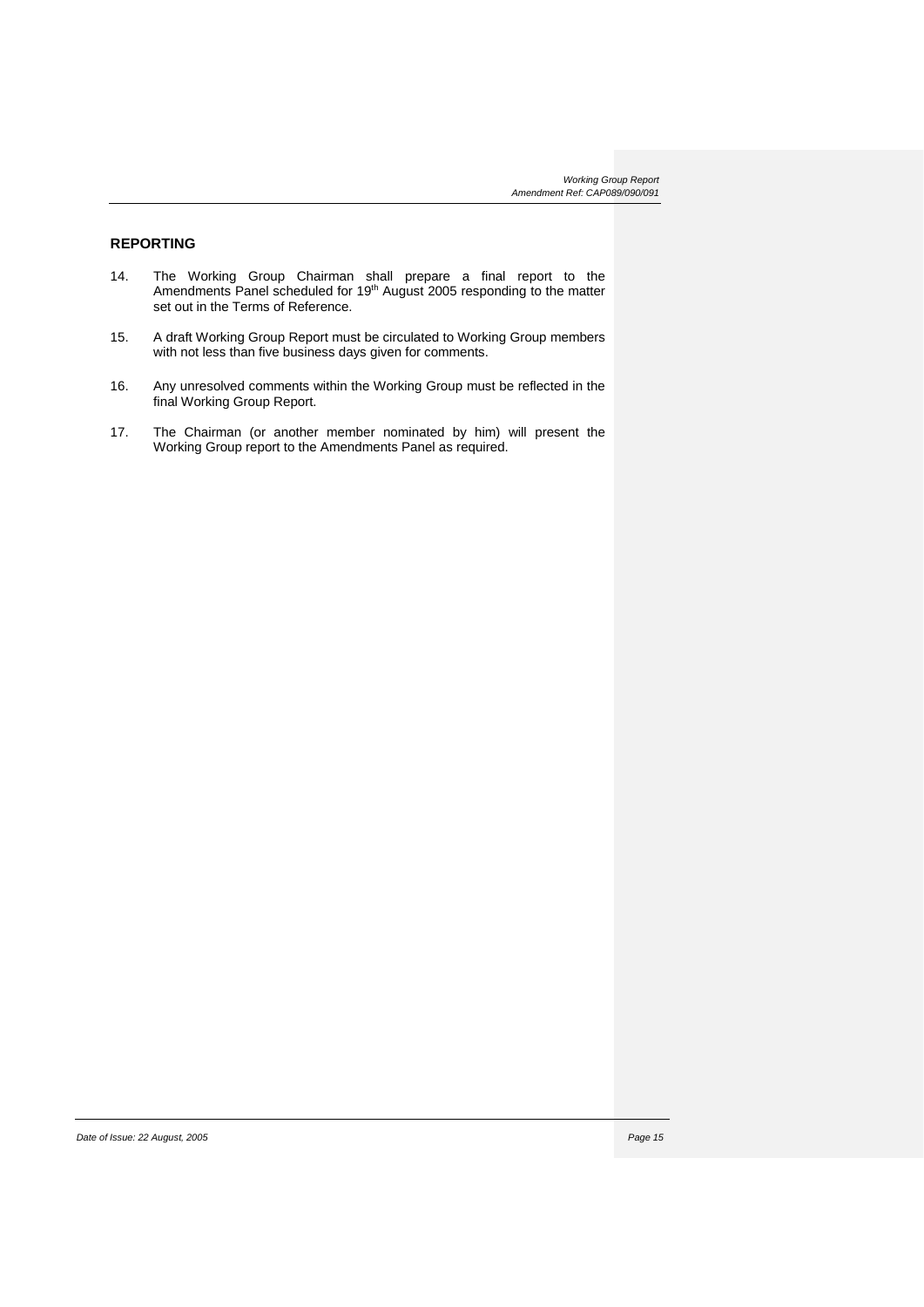| Annex 2 - Amendment Proposal Form                                                                                                                                                                                                                                                                                                                                                                                                                                                                                   |                |  |
|---------------------------------------------------------------------------------------------------------------------------------------------------------------------------------------------------------------------------------------------------------------------------------------------------------------------------------------------------------------------------------------------------------------------------------------------------------------------------------------------------------------------|----------------|--|
| <b>CUSC Amendment Proposal Form</b>                                                                                                                                                                                                                                                                                                                                                                                                                                                                                 | <b>CAP:089</b> |  |
| <b>Title of Amendment Proposal:</b>                                                                                                                                                                                                                                                                                                                                                                                                                                                                                 |                |  |
| <b>Maximum Unsecured Credit Limit</b>                                                                                                                                                                                                                                                                                                                                                                                                                                                                               |                |  |
| Description of the Proposed Amendment (mandatory by proposer):                                                                                                                                                                                                                                                                                                                                                                                                                                                      |                |  |
| It is proposed that that Network Operators should set a maximum credit limit based on 2% of<br>Regulatory Asset Value. Currently there is no unsecured credit limit within CUSC if a user has NGC<br>credit rating (A- or A3 respectively as set by Standard and Poor's or Moody's for connection charges,<br>BBB- or Baa3 respectively as set by Standard and Poor's or Moody's for Use of System charges).<br>CUSC will require amending in order to implement the criteria for setting the maximum credit limit. |                |  |
| It is recommended that this amendment goes to a working group.                                                                                                                                                                                                                                                                                                                                                                                                                                                      |                |  |
| Description of Issue or Defect that Proposed Amendment seeks to Address (mandatory by<br>proposer):                                                                                                                                                                                                                                                                                                                                                                                                                 |                |  |
| The amendment seeks to address and codify Ofgem's recommendations within its Network Operator<br>Best Practice quidelines.                                                                                                                                                                                                                                                                                                                                                                                          |                |  |
| Impact on the CUSC (this should be given where possible):                                                                                                                                                                                                                                                                                                                                                                                                                                                           |                |  |
| <b>Section 3</b>                                                                                                                                                                                                                                                                                                                                                                                                                                                                                                    |                |  |
|                                                                                                                                                                                                                                                                                                                                                                                                                                                                                                                     |                |  |
| Impact on Core Industry Documentation (this should be given where possible):                                                                                                                                                                                                                                                                                                                                                                                                                                        |                |  |
|                                                                                                                                                                                                                                                                                                                                                                                                                                                                                                                     |                |  |
| None                                                                                                                                                                                                                                                                                                                                                                                                                                                                                                                |                |  |
| Impact on Computer Systems and Processes used by CUSC Parties (this should be given where<br>possible):                                                                                                                                                                                                                                                                                                                                                                                                             |                |  |
|                                                                                                                                                                                                                                                                                                                                                                                                                                                                                                                     |                |  |
| None                                                                                                                                                                                                                                                                                                                                                                                                                                                                                                                |                |  |
| Details of any Related Modifications to Other Industry Codes (where known):                                                                                                                                                                                                                                                                                                                                                                                                                                         |                |  |
| None                                                                                                                                                                                                                                                                                                                                                                                                                                                                                                                |                |  |
| Justification for Proposed Amendment with Reference to Applicable CUSC Objectives**<br>(mandatory by proposer):                                                                                                                                                                                                                                                                                                                                                                                                     |                |  |
| An amendment to the CUSC as outlined above will enable National Grid to more easily and efficiently<br>discharge its obligations under the Act and the Transmission Licence and fulfill its obligations to<br>facilitate competition in the generation and supply of electricity.                                                                                                                                                                                                                                   |                |  |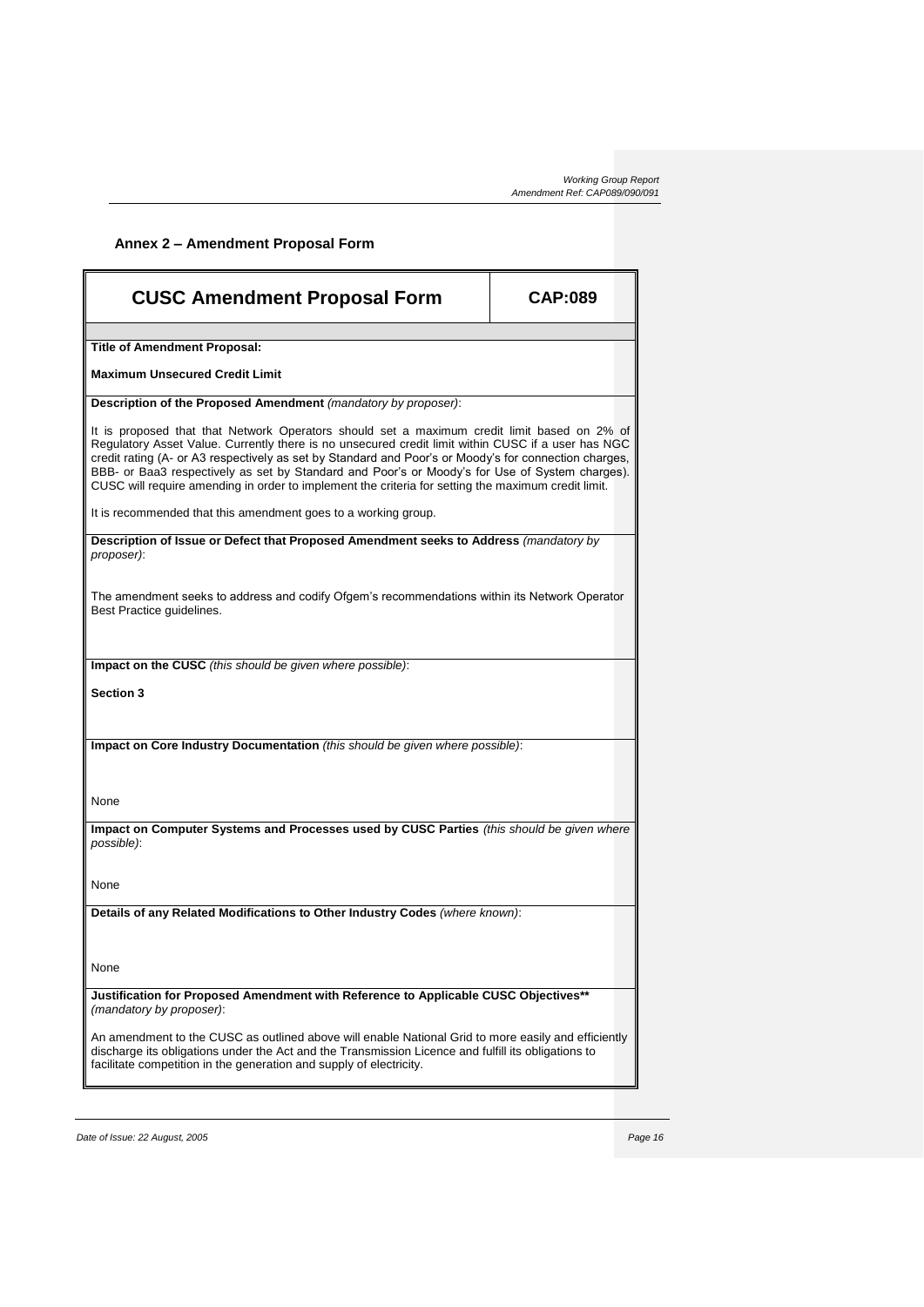| <b>Details of Proposer:</b><br>Organisation's Name:                                                                                                                              | National Grid Transco                                       |  |
|----------------------------------------------------------------------------------------------------------------------------------------------------------------------------------|-------------------------------------------------------------|--|
| Capacity in which the Amendment is<br>being proposed:<br>(i.e. CUSC Party, BSC Party or<br>"energywatch")                                                                        | <b>CUSC Party</b>                                           |  |
| Details of Proposer's Representative:<br>Name:<br>Organisation:<br>Telephone Number:<br>Email Address:                                                                           | Paul Murphy<br>NGT<br>019260656330<br>paul.murphy@ngtuk.com |  |
| Details of Representative's Alternate:<br><b>Toby Thornton</b><br>Name:<br>NGT<br>Organisation:<br>01926656384<br>Telephone Number:<br>toby.thornton@ngtuk.com<br>Email Address: |                                                             |  |
| <b>Attachments (Yes/No):</b><br>If Yes, Title and No. of pages of each Attachment:                                                                                               |                                                             |  |

### **Notes:**

- 1. Those wishing to propose an Amendment to the CUSC should do so by filling in this "Amendment Proposal Form" that is based on the provisions contained in Section 8.15 of the CUSC. The form seeks to ascertain details about the Amendment Proposal so that the Amendments Panel can determine more clearly whether the proposal should be considered by a Working Group or go straight to wider National Grid Consultation.
- 2. The Panel Secretary will check that the form has been completed, in accordance with the requirements of the CUSC, prior to submitting it to the Panel. If the Panel Secretary accepts the Amendment Proposal form as complete, then he will write back to the Proposer informing him of the reference number for the Amendment Proposal and the date on which the Proposal will be considered by the Panel. If, in the opinion of the Panel Secretary, the form fails to provide the information required in the CUSC, then he may reject the Proposal. The Panel Secretary will inform the Proposer of the rejection and report the matter to the Panel at their next meeting. The Panel can reverse the Panel Secretary's decision and if this happens the Panel Secretary will inform the Proposer.

The completed form should be returned to:

Richard Dunn Panel Secretary Commercial Frameworks National Grid Company plc NGT House Warwick Technology Park Gallows Hill Warwick, CV34 6DA Or via e-mail to: [CUSC.Team@uk.ngrid.com](mailto:CUSC.Team@uk.ngrid.com)

(Participants submitting this form by email will need to send a statement to the effect that the proposer acknowledges that on acceptance of the proposal for consideration by the Amendments Panel, a proposer which is not a CUSC Party shall grant a licence in accordance with Paragraph 8.15.7 of the CUSC. A Proposer that is a CUSC Party shall be deemed to have granted this Licence).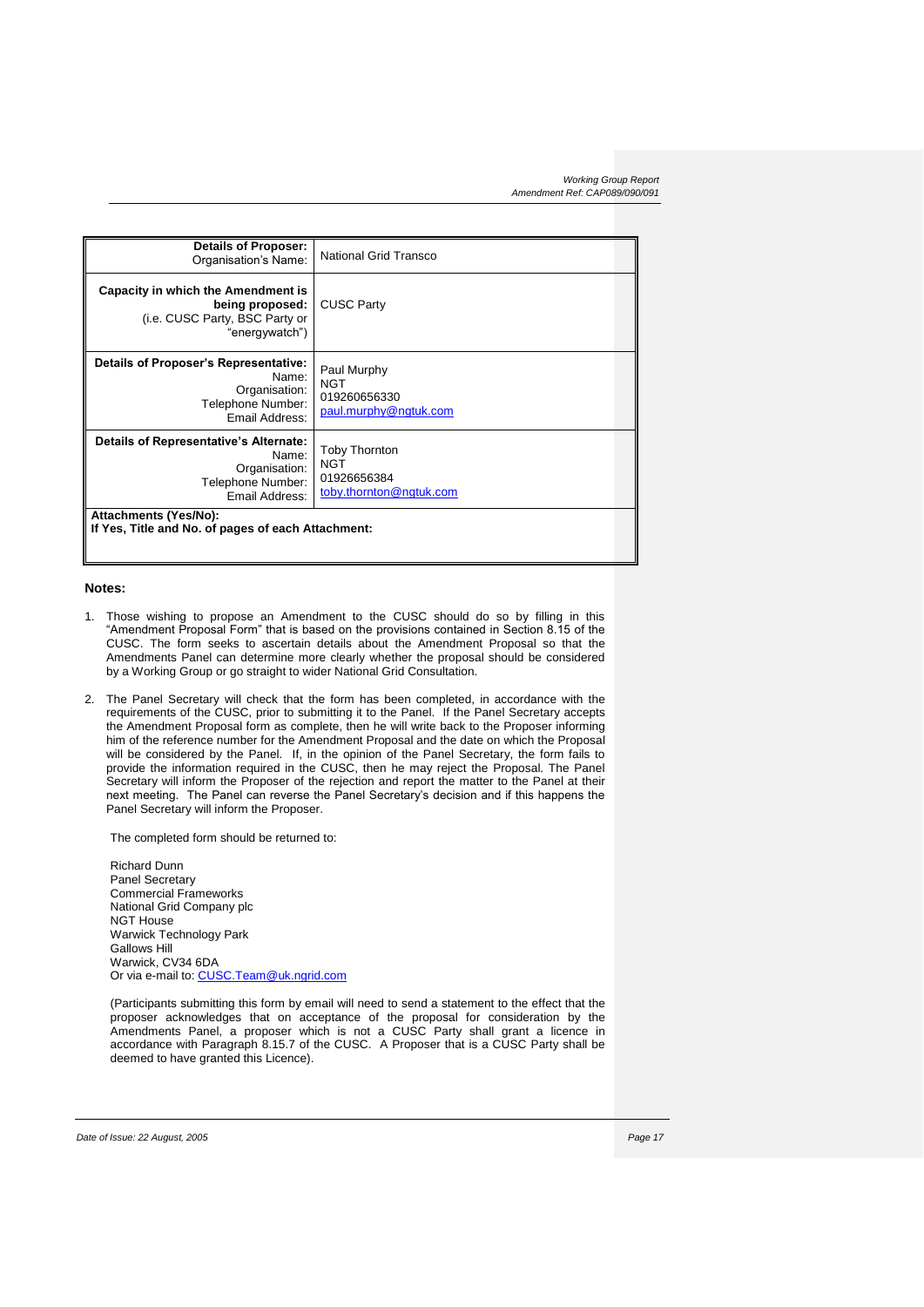3. Applicable CUSC Objectives\*\* - These are defined within the National Grid Company Transmission Licence under Section C10, paragraph 1. Reference should be made to this section when considering a proposed amendment.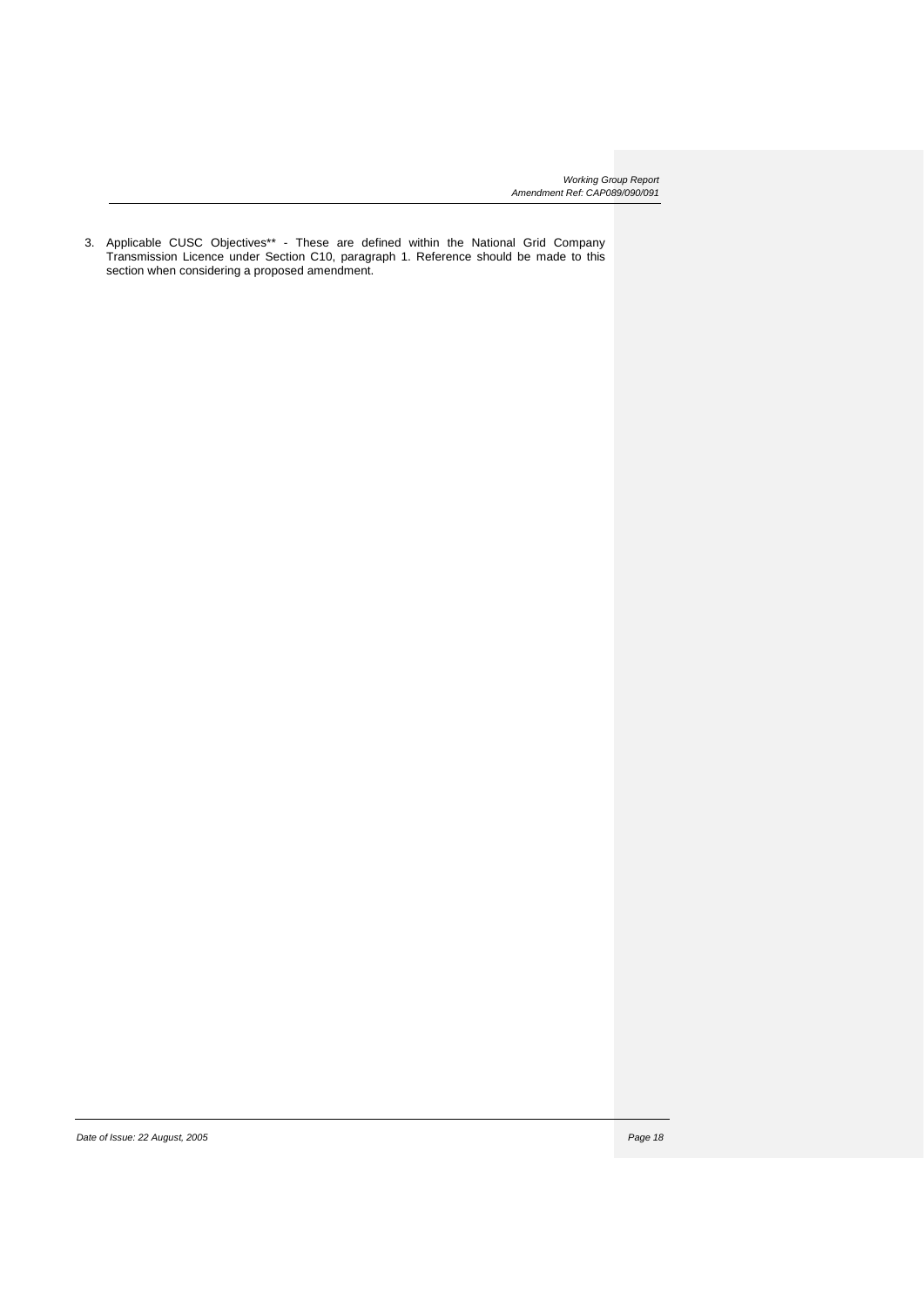| <b>CUSC Amendment Proposal Form</b>                                                                                                                                                                                                                                                                                                                                                                                                                                                                                                                                                                                                                                                                                       | <b>CAP:090</b> |  |
|---------------------------------------------------------------------------------------------------------------------------------------------------------------------------------------------------------------------------------------------------------------------------------------------------------------------------------------------------------------------------------------------------------------------------------------------------------------------------------------------------------------------------------------------------------------------------------------------------------------------------------------------------------------------------------------------------------------------------|----------------|--|
| <b>Title of Amendment Proposal:</b>                                                                                                                                                                                                                                                                                                                                                                                                                                                                                                                                                                                                                                                                                       |                |  |
| <b>Credit Limits for rated companies</b>                                                                                                                                                                                                                                                                                                                                                                                                                                                                                                                                                                                                                                                                                  |                |  |
| Description of the Proposed Amendment (mandatory by proposer):                                                                                                                                                                                                                                                                                                                                                                                                                                                                                                                                                                                                                                                            |                |  |
| To gain credit a user is currently required to have an NGC approved credit rating (A- or A3<br>respectively as set by Standard and Poor's or Moody's for connection charges, BBB- or Baa3<br>respectively as set by Standard and Poor's or Moody's for Use of System charges). This amendment<br>would introduce the rules of establishing individual user limits based on a percentage of the maximum<br>credit limit.                                                                                                                                                                                                                                                                                                   |                |  |
| CAP:089 proposed that the CUSC should set a maximum credit limit based on 2% of Regulatory<br>Asset Value of an individual Network Operator. This proposal is that individual counterparty credit<br>limits and those that use Parent Company Guarantees or aggregates of both, should be set using<br>credit ratings applied under the 'Basel 2' rules for determining bank capital adequacy. The implication<br>is that the maximum credit allowances of 100 percent of maximum credit limit for AAA/AA and 40<br>percent for A. For the third band, (BBB) NGC proposes, consistent with Ofgem's guidelines, that the<br>above allowance be further sub-divided, such that the following are applied to rated entities: |                |  |
| Maximum credit limit = $2\%$ RAV (~£120m for NGC)                                                                                                                                                                                                                                                                                                                                                                                                                                                                                                                                                                                                                                                                         |                |  |
| Credit rating<br>Credit allowance as % of maximum credit limit<br>Approx. Allowance                                                                                                                                                                                                                                                                                                                                                                                                                                                                                                                                                                                                                                       |                |  |
| AAA/AA<br>100%<br>£120m                                                                                                                                                                                                                                                                                                                                                                                                                                                                                                                                                                                                                                                                                                   |                |  |
| A<br>40%<br>£48m                                                                                                                                                                                                                                                                                                                                                                                                                                                                                                                                                                                                                                                                                                          |                |  |
| BBB+<br>20%<br>£24m                                                                                                                                                                                                                                                                                                                                                                                                                                                                                                                                                                                                                                                                                                       |                |  |
| <b>BBB</b><br>19%<br>£22.8m                                                                                                                                                                                                                                                                                                                                                                                                                                                                                                                                                                                                                                                                                               |                |  |
| BBB-<br>18%<br>£21.6m                                                                                                                                                                                                                                                                                                                                                                                                                                                                                                                                                                                                                                                                                                     |                |  |
| It is recommended that this amendment goes to a working group.                                                                                                                                                                                                                                                                                                                                                                                                                                                                                                                                                                                                                                                            |                |  |
| Description of Issue or Defect that Proposed Amendment seeks to Address (mandatory by<br>proposer):                                                                                                                                                                                                                                                                                                                                                                                                                                                                                                                                                                                                                       |                |  |
| The amendment seeks to address and codify Ofgem's recommendations within its Network Operator<br>Best Practice guidelines.                                                                                                                                                                                                                                                                                                                                                                                                                                                                                                                                                                                                |                |  |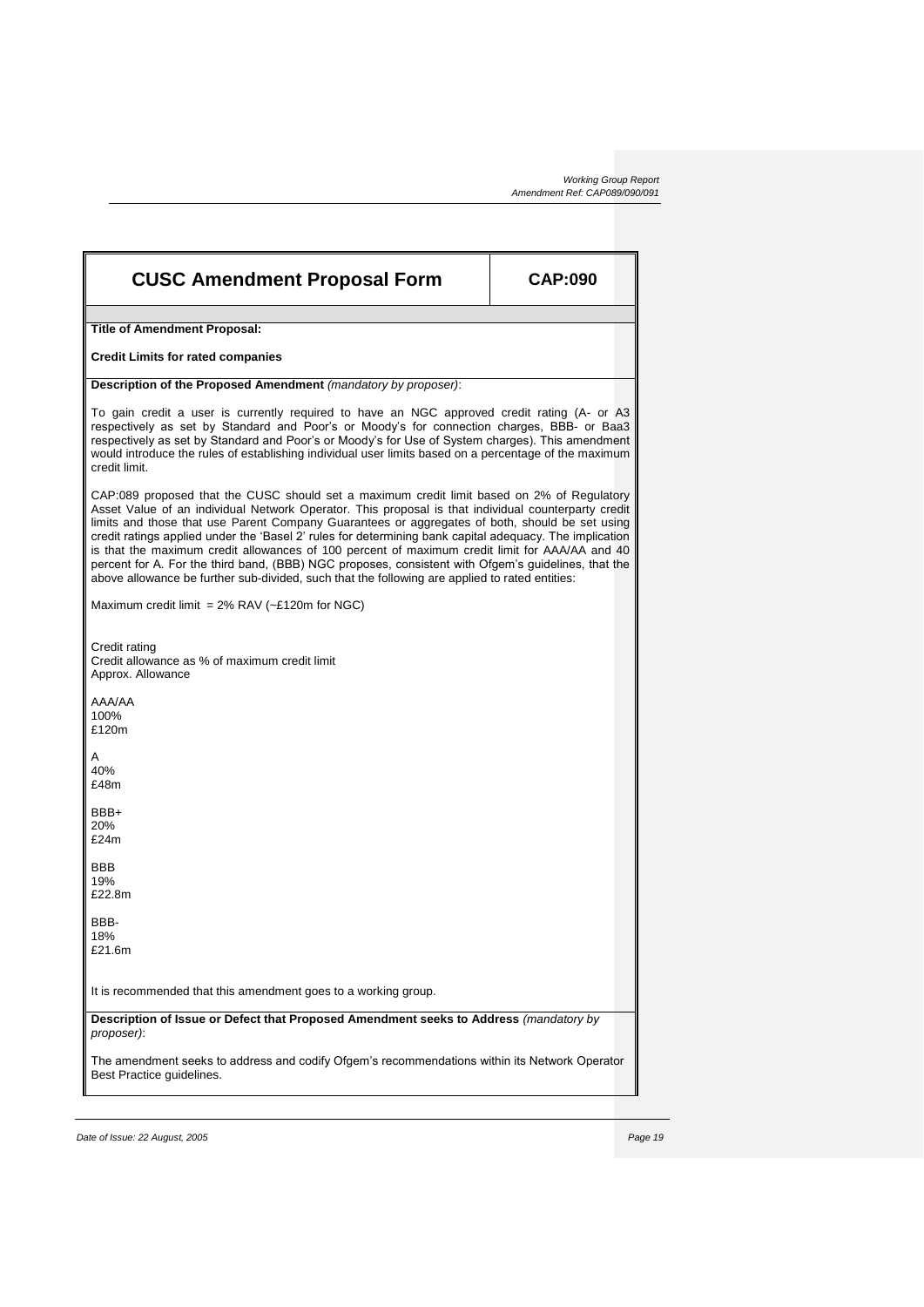| Impact on the CUSC (this should be given where possible):                          |                                                                                                     |
|------------------------------------------------------------------------------------|-----------------------------------------------------------------------------------------------------|
| Section 3                                                                          |                                                                                                     |
|                                                                                    |                                                                                                     |
| Impact on Core Industry Documentation (this should be given where possible):       |                                                                                                     |
|                                                                                    |                                                                                                     |
|                                                                                    |                                                                                                     |
| None                                                                               |                                                                                                     |
|                                                                                    | Impact on Computer Systems and Processes used by CUSC Parties (this should be given where           |
| possible):                                                                         |                                                                                                     |
|                                                                                    |                                                                                                     |
| None                                                                               |                                                                                                     |
| Details of any Related Modifications to Other Industry Codes (where known):        |                                                                                                     |
|                                                                                    |                                                                                                     |
|                                                                                    |                                                                                                     |
| None                                                                               |                                                                                                     |
|                                                                                    | Justification for Proposed Amendment with Reference to Applicable CUSC Objectives**                 |
| (mandatory by proposer):                                                           |                                                                                                     |
|                                                                                    |                                                                                                     |
|                                                                                    | An amendment to the CUSC as outlined above will enable National Grid to more easily and efficiently |
| facilitate competition in the generation and supply of electricity.                | discharge its obligations under the Act and the Transmission Licence and fulfill its obligations to |
|                                                                                    |                                                                                                     |
| <b>Details of Proposer:</b><br>Organisation's Name:                                | <b>National Grid Transco</b>                                                                        |
|                                                                                    |                                                                                                     |
| <b>Capacity in which the Amendment is</b>                                          |                                                                                                     |
| being proposed:<br>(i.e. CUSC Party, BSC Party or                                  | <b>CUSC Party</b>                                                                                   |
| "energywatch")                                                                     |                                                                                                     |
| Details of Proposer's Representative:                                              |                                                                                                     |
| Name:                                                                              | Paul Murphy<br>NGT                                                                                  |
| Organisation:<br>Telephone Number:                                                 | 019260656330                                                                                        |
| Email Address:                                                                     | paul.murphy@ngtuk.com                                                                               |
| Details of Representative's Alternate:                                             | <b>Toby Thornton</b>                                                                                |
| Name:<br>Organisation:                                                             | NGT                                                                                                 |
| Telephone Number:                                                                  | 01926656384                                                                                         |
| Email Address:                                                                     | toby.thornton@ngtuk.com                                                                             |
| <b>Attachments (Yes/No):</b><br>If Yes, Title and No. of pages of each Attachment: |                                                                                                     |
|                                                                                    |                                                                                                     |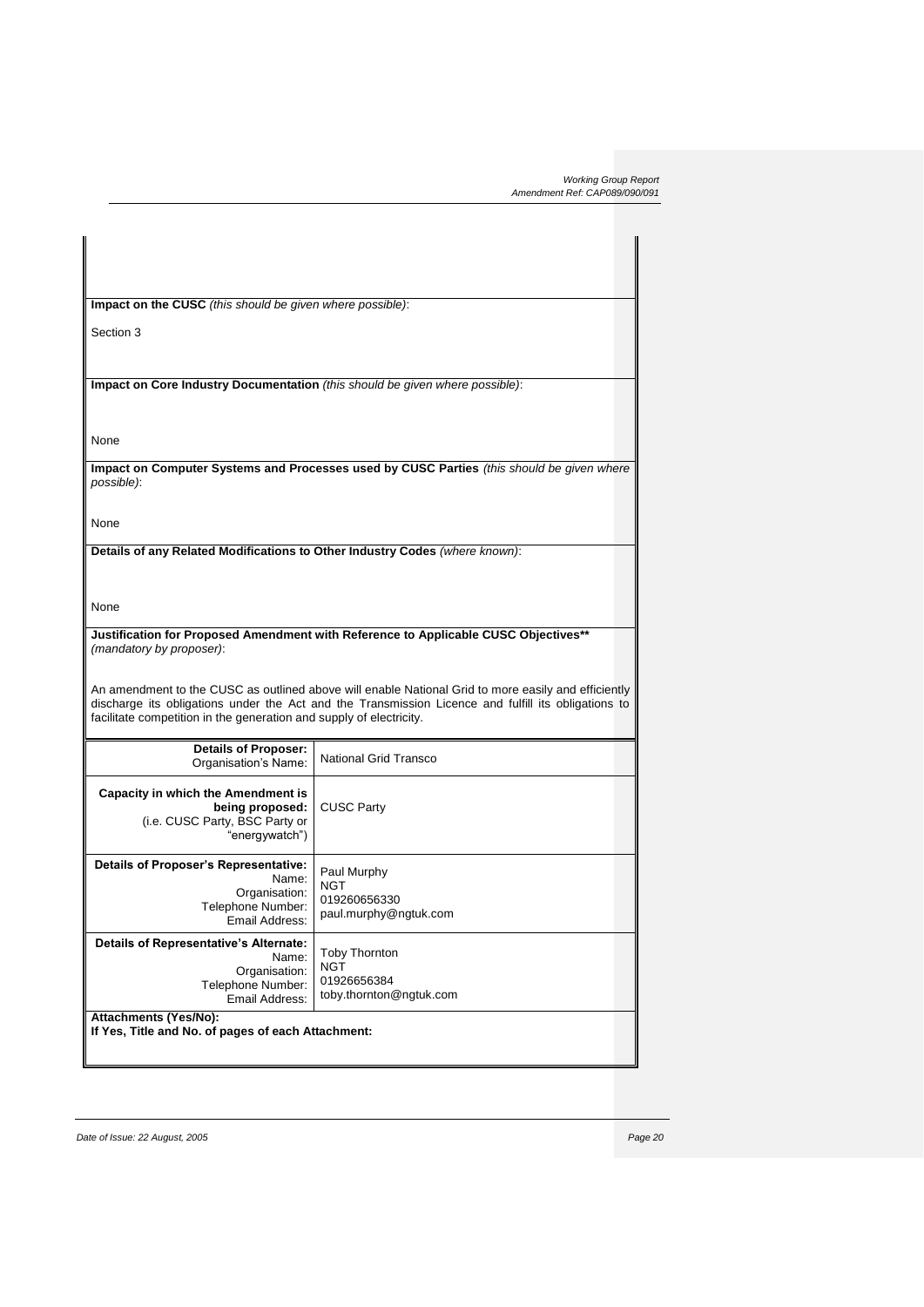### **Notes:**

- 4. Those wishing to propose an Amendment to the CUSC should do so by filling in this "Amendment Proposal Form" that is based on the provisions contained in Section 8.15 of the CUSC. The form seeks to ascertain details about the Amendment Proposal so that the Amendments Panel can determine more clearly whether the proposal should be considered by a Working Group or go straight to wider National Grid Consultation.
- 5. The Panel Secretary will check that the form has been completed, in accordance with the requirements of the CUSC, prior to submitting it to the Panel. If the Panel Secretary accepts the Amendment Proposal form as complete, then he will write back to the Proposer informing him of the reference number for the Amendment Proposal and the date on which the Proposal will be considered by the Panel. If, in the opinion of the Panel Secretary, the form fails to provide the information required in the CUSC, then he may reject the Proposal. The Panel Secretary will inform the Proposer of the rejection and report the matter to the Panel at their next meeting. The Panel can reverse the Panel Secretary's decision and if this happens the Panel Secretary will inform the Proposer.

The completed form should be returned to:

Richard Dunn Panel Secretary Commercial Frameworks National Grid Company plc NGT House Warwick Technology Park Gallows Hill Warwick, CV34 6DA Or via e-mail to: [CUSC.Team@uk.ngrid.com](mailto:CUSC.Team@uk.ngrid.com)

(Participants submitting this form by email will need to send a statement to the effect that the proposer acknowledges that on acceptance of the proposal for consideration by the Amendments Panel, a proposer which is not a CUSC Party shall grant a licence in accordance with Paragraph 8.15.7 of the CUSC. A Proposer that is a CUSC Party shall be deemed to have granted this Licence).

6. Applicable CUSC Objectives\*\* - These are defined within the National Grid Company Transmission Licence under Section C10, paragraph 1. Reference should be made to this section when considering a proposed amendment.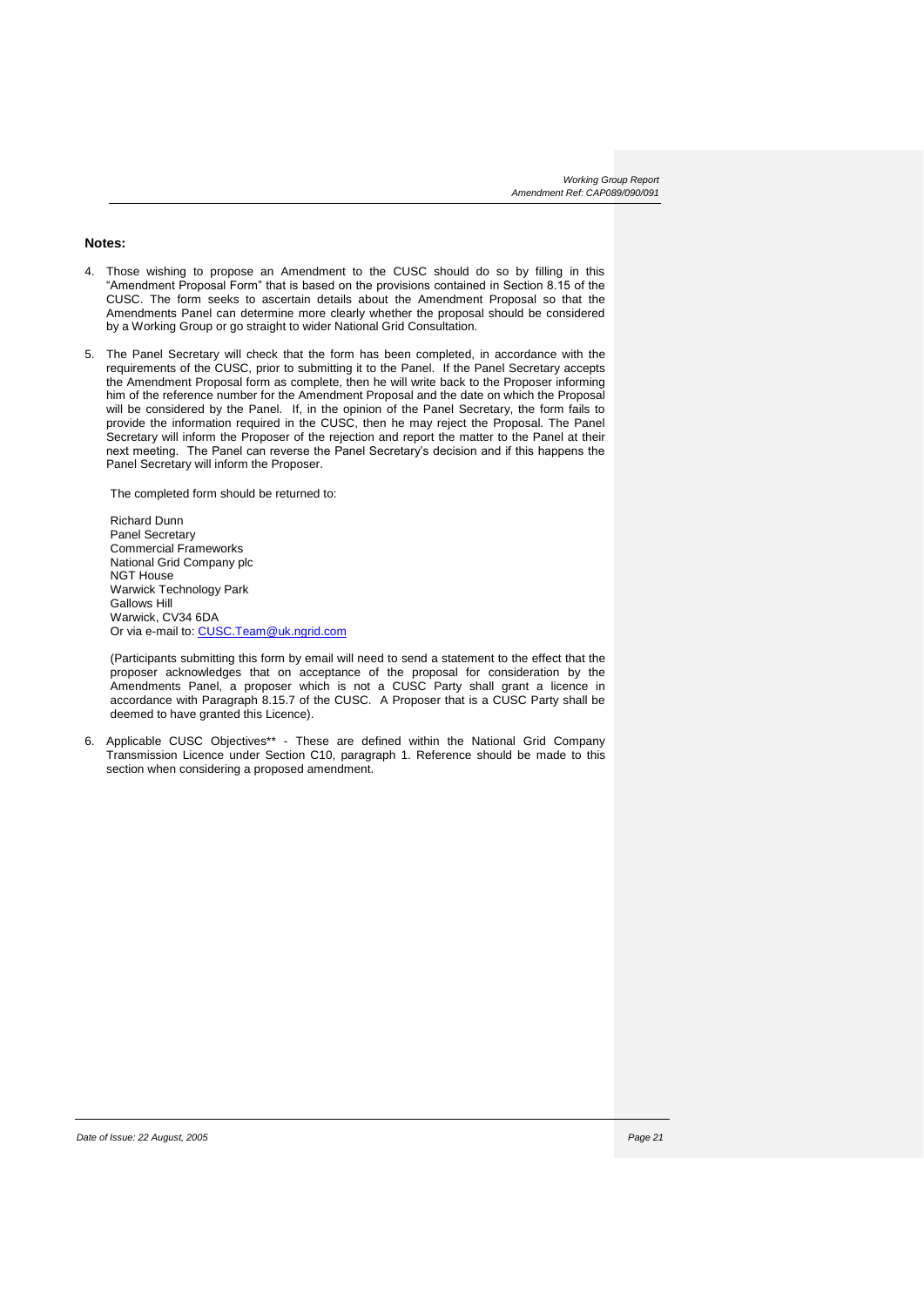| <b>CUSC Amendment Proposal Form</b>                                                                                                                                                                                                                                                                                           | <b>CAP: 091</b> |  |  |
|-------------------------------------------------------------------------------------------------------------------------------------------------------------------------------------------------------------------------------------------------------------------------------------------------------------------------------|-----------------|--|--|
| <b>Title of Amendment Proposal:</b>                                                                                                                                                                                                                                                                                           |                 |  |  |
| Establishment and maintenance of an Unsecured Credit Allowance for Rated and Unrated<br>Companies and the alignment of the Value at Risk calculation with current best practice.                                                                                                                                              |                 |  |  |
| Description of the Proposed Amendment (mandatory by proposer):                                                                                                                                                                                                                                                                |                 |  |  |
| This amendment seeks to Modify the CUSC to incorporate provisions for unrated companies to<br>establish an appropriate line of credit in accordance with the CUSC Objectives taking account of the<br>Best Practice Guidelines for Network Operator Credit Cover Conclusions Document published in<br>February 2005 by OFGEM. |                 |  |  |
| For example it is anticipated that at a high level the modification should include amongst                                                                                                                                                                                                                                    |                 |  |  |
| other things:<br>1. Establish an unsecured credit allowance for unrated counterparties by using the payment<br>record.                                                                                                                                                                                                        |                 |  |  |
| 2. Where a company rated in the lower bands or an unrated counterparty seeks to increase its<br>unsecured credit allowance it can do so by submitting to independent assessment of its<br>creditworthiness.                                                                                                                   |                 |  |  |
| 3. Recalculation of the Demand Reconciliation Credit Cover amount of 10%.                                                                                                                                                                                                                                                     |                 |  |  |
| Description of Issue or Defect that Proposed Amendment seeks to Address (mandatory by<br>proposer):                                                                                                                                                                                                                           |                 |  |  |
| Unrated and lower rated companies regardless of creditworthiness cannot access an unsecured line<br>of credit. The credit levels required are inappropriate to the risks faced by NGT.                                                                                                                                        |                 |  |  |
| <b>Impact on the CUSC</b> (this should be given where possible):                                                                                                                                                                                                                                                              |                 |  |  |
|                                                                                                                                                                                                                                                                                                                               |                 |  |  |
| Impact on Core Industry Documentation (this should be given where possible):                                                                                                                                                                                                                                                  |                 |  |  |
|                                                                                                                                                                                                                                                                                                                               |                 |  |  |
| Impact on Computer Systems and Processes used by CUSC Parties (this should be given where                                                                                                                                                                                                                                     |                 |  |  |
| possible):                                                                                                                                                                                                                                                                                                                    |                 |  |  |
| Details of any Related Modifications to Other Industry Codes (where known):                                                                                                                                                                                                                                                   |                 |  |  |
|                                                                                                                                                                                                                                                                                                                               |                 |  |  |
| Justification for Proposed Amendment with Reference to Applicable CUSC Objectives**<br>(mandatory by proposer):                                                                                                                                                                                                               |                 |  |  |
| The current arrangements do not facilitate competition in accordance to the applicable CUSC<br>objective B and constitute an artificial barrier to entry to the market.                                                                                                                                                       |                 |  |  |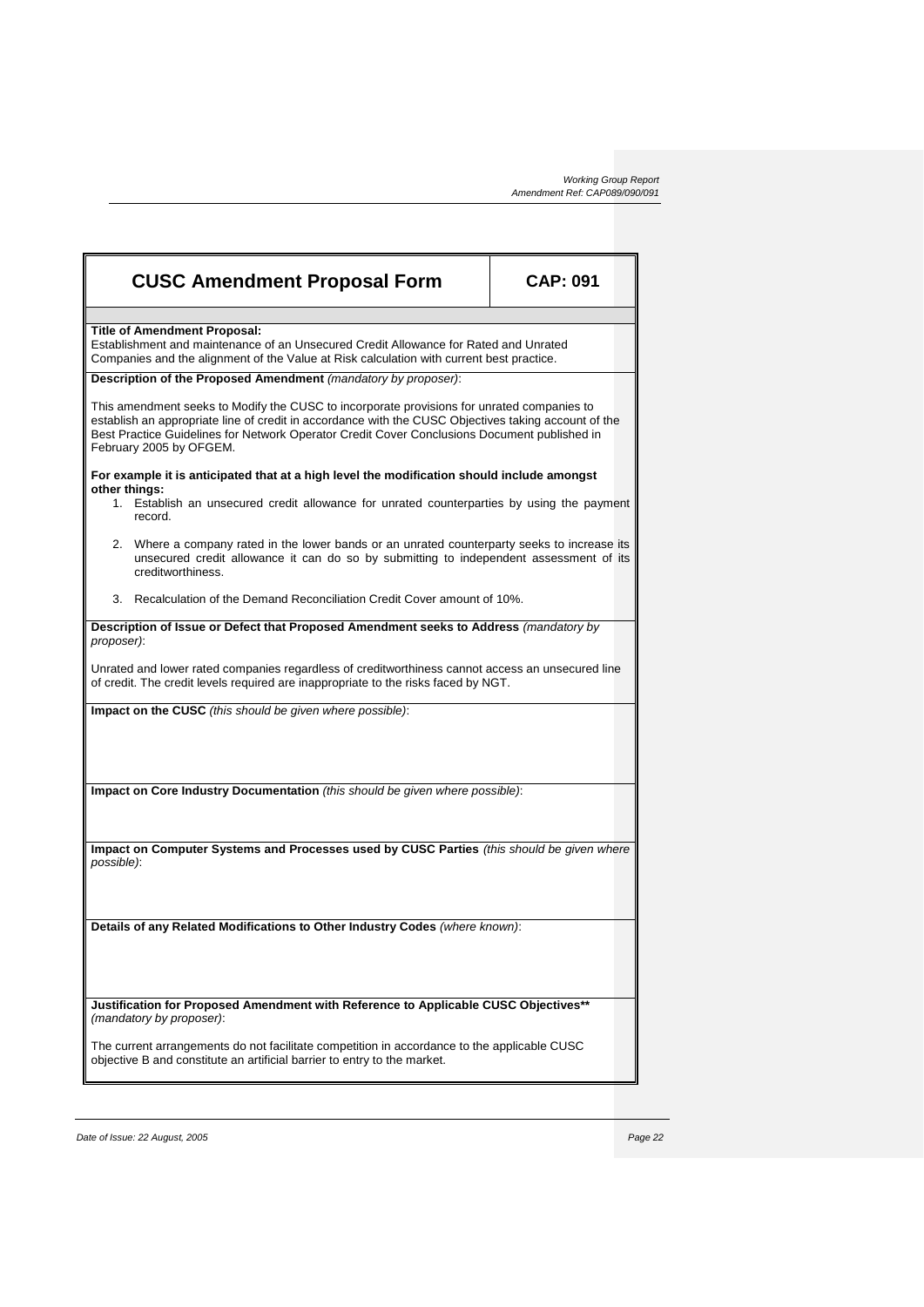| <b>Details of Proposer:</b><br>Organisation's Name:                                                       | <b>BizzEnergy Limited</b>                                                                 |  |
|-----------------------------------------------------------------------------------------------------------|-------------------------------------------------------------------------------------------|--|
| Capacity in which the Amendment is<br>being proposed:<br>(i.e. CUSC Party, BSC Party or<br>"energywatch") | <b>BSC Party - Supplier</b>                                                               |  |
| Details of Proposer's Representative:<br>Name:<br>Organisation:<br>Telephone Number:<br>Email Address:    | Keith Munday<br><b>BizzEnergy Limited</b><br>07976651122<br>keithm@bizzenergy.com         |  |
| Details of Representative's Alternate:<br>Name:<br>Organisation:<br>Telephone Number:<br>Email Address:   | Robert Brown<br><b>Cornwall Consulting</b><br>07811326156<br>robert.brown14@tiscali.co.uk |  |
| Attachments (/No):<br>If Yes, Title and No. of pages of each Attachment:<br>No                            |                                                                                           |  |

### **Notes:**

- 7. Those wishing to propose an Amendment to the CUSC should do so by filling in this "Amendment Proposal Form" that is based on the provisions contained in Section 8.15 of the CUSC. The form seeks to ascertain details about the Amendment Proposal so that the Amendments Panel can determine more clearly whether the proposal should be considered by a Working Group or go straight to wider National Grid Consultation.
- 8. The Panel Secretary will check that the form has been completed, in accordance with the requirements of the CUSC, prior to submitting it to the Panel. If the Panel Secretary accepts the Amendment Proposal form as complete, then he will write back to the Proposer informing him of the reference number for the Amendment Proposal and the date on which the Proposal will be considered by the Panel. If, in the opinion of the Panel Secretary, the form fails to provide the information required in the CUSC, then he may reject the Proposal. The Panel Secretary will inform the Proposer of the rejection and report the matter to the Panel at their next meeting. The Panel can reverse the Panel Secretary's decision and if this happens the Panel Secretary will inform the Proposer.

The completed form should be returned to:

Richard Dunn Panel Secretary Commercial Frameworks National Grid Company plc NGT House Warwick Technology Park Gallows Hill Warwick, CV34 6DA Or via e-mail to: [CUSC.Team@uk.ngrid.com](mailto:CUSC.Team@uk.ngrid.com)

(Participants submitting this form by email will need to send a statement to the effect that the proposer acknowledges that on acceptance of the proposal for consideration by the Amendments Panel, a proposer which is not a CUSC Party shall grant a licence in accordance with Paragraph 8.15.7 of the CUSC. A Proposer that is a CUSC Party shall be deemed to have granted this Licence).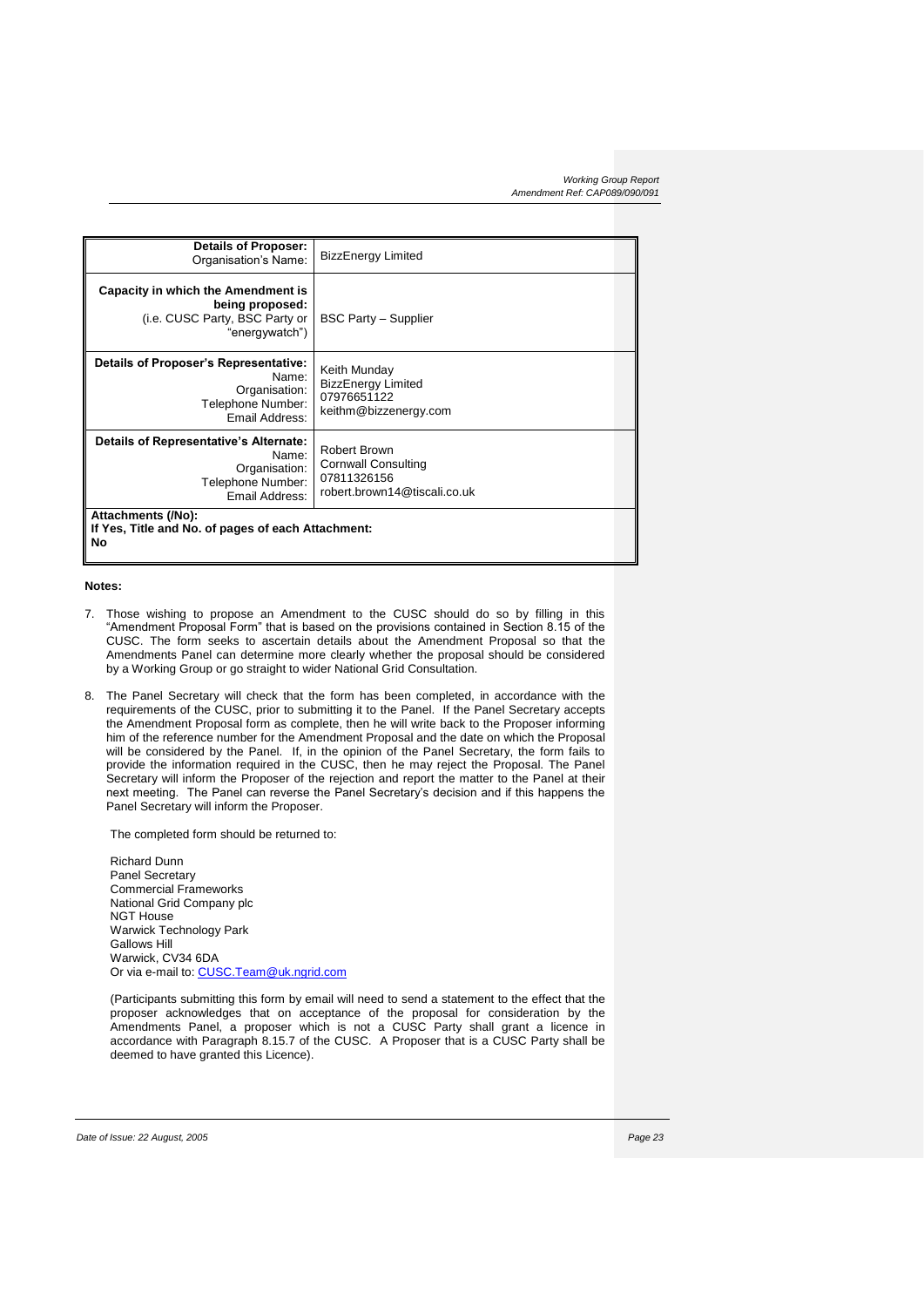9. Applicable CUSC Objectives\*\* - These are defined within the National Grid Company Transmission Licence under Section C10, paragraph 1. Reference should be made to this section when considering a proposed amendment.